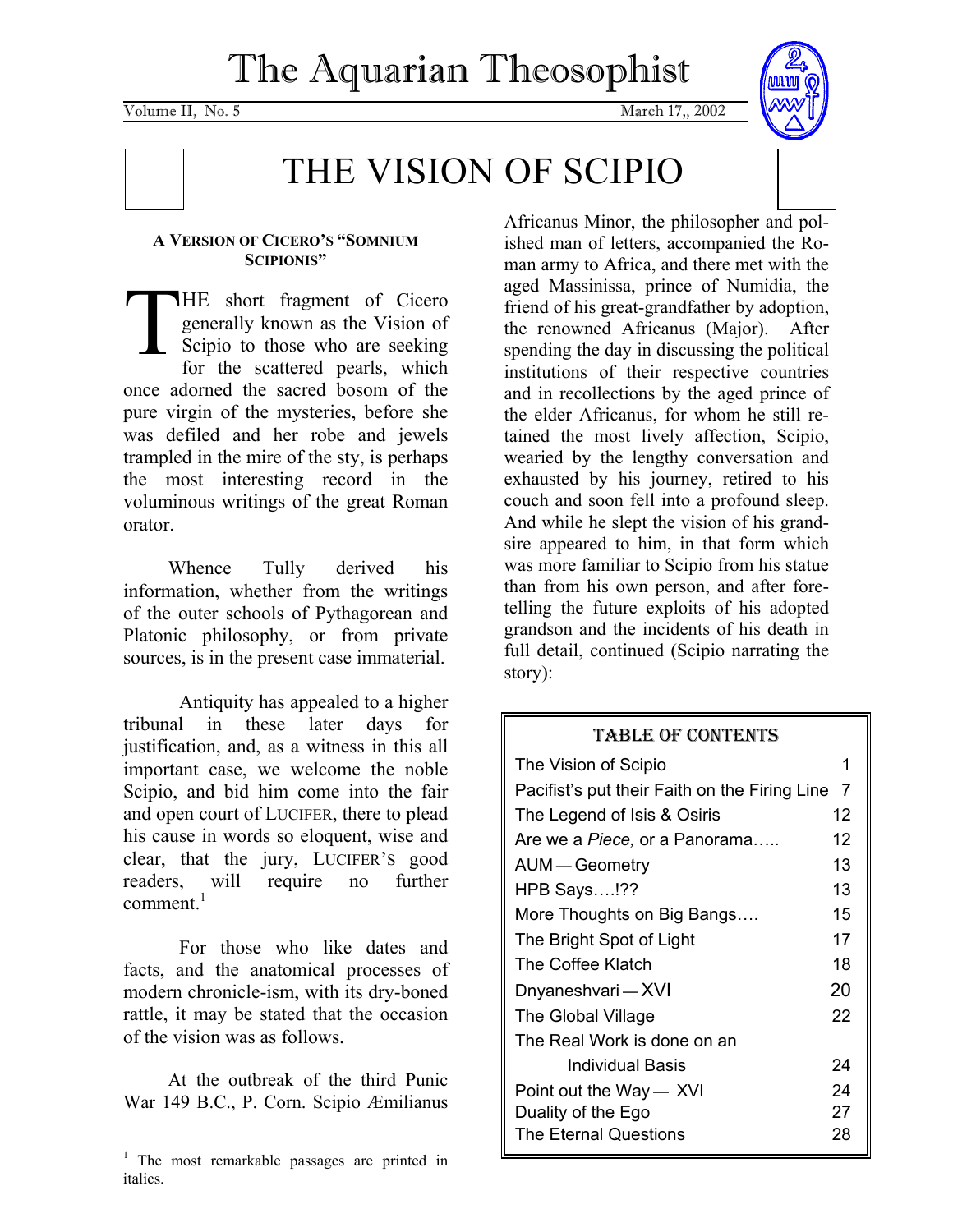"But that you may be the readier to protect your country, know this of a surety. All who have preserved, helped or increased their country, have in heaven a certain and assigned place, there in blessedness to enjoy a sempiternal age. For to the Supreme Deity, which rules the whole of this universe, nothing on earth is more acceptable than the assemblies and gatherings of men united by law, which are called states. It is from this region that the rulers and preservers of States proceed and hither do they return."

Hereupon, although excessively frightened, I asked whether my father Paulus too and others, whom we thought annihilated, still lived.<sup>1</sup>

"To be sure they do," answered Africanus, "for they have flown from the chains of their bodies, as out of a prison. That which you call life is death. But behold your father Paulus approaching you."

And when I saw my father, I burst into a great flood of tears. But he, folding me to his breast, with kisses, forbade me to weep. And as soon as I had dried my tears and began to be able to speak, I said: "Prythee, most reverend and excellent father, since this is a state of life, as I hear from Africanus, why do I tarry on earth and not hasten to join you in this state?"<sup>2</sup>

"It may not be," he replied, "for unless that Deity, whose temple is the whole of this, which you behold, shall free you from those ties which keep you in the body; the way hither cannot be open to you. For this is the law which governs the birth of men; that they should maintain that globe, which you see is the middle one in this temple, and

 $\overline{a}$ <sup>1</sup> *Extinctos*, a strong word in contradistinction to *viveret* expressing the continuance of life. 2 *Hac.* 

which is called the earth. And a soul has been given them from those sempiternal fires, which you call constellations and stars. These being of a globular and round nature and ensouled with divine minds, perform their cycles and orbits with wonderful rapidity. Wherefore, both you, Publius, and all good men should keep their soul in the guardianship of the body, and should not quit the life of mortals without the command of that Being, by whom the soul was given to you, lest you should seem to have been untrue to that duty to mankind, which has been assigned you by the Deity. Practice, therefore, justice and the spirit of duty,<sup>3</sup> like as both your grandsire here and I, your father, have done. Now duty, excellent though it is when shown to parents and relations, is best of all, when practiced towards one's country.<sup>4</sup> Such a mode of life is the path to Heaven and to this assembly of men, who have lived, but now freed from their body inhabit the place, which you see."

Now that place was a circle shining with dazzling splendour amid the stars<sup>5</sup> which you, after the Greeks, call the Milky Way, and from it all other objects seemed to me, as I gazed, exceedingly bright and marvelous. There were stars which we have never seen from earth; and the magnitudes of all of them were such as we have never suspected. The smallest of them was the star, which being furthest from Heaven and nearest to earth, shone with a borrowed borrowed light.<sup>6</sup> Moreover the stellar globes far exceeded the earth in magnitude, which now to me appeared so small, that I was grieved to see our

<sup>3</sup> *Pietas* 

<sup>&</sup>lt;sup>4</sup> The Roman mind saw no higher duty than this. It was necessarily the *summum bonum* of a race even in its best days of warriors and statesmen.

<sup>5</sup> *Inter flammas, flaming bodies.* 

<sup>6</sup> Heaven (coelum) here means the *Lactaeus Orbis,*  the Milky Way.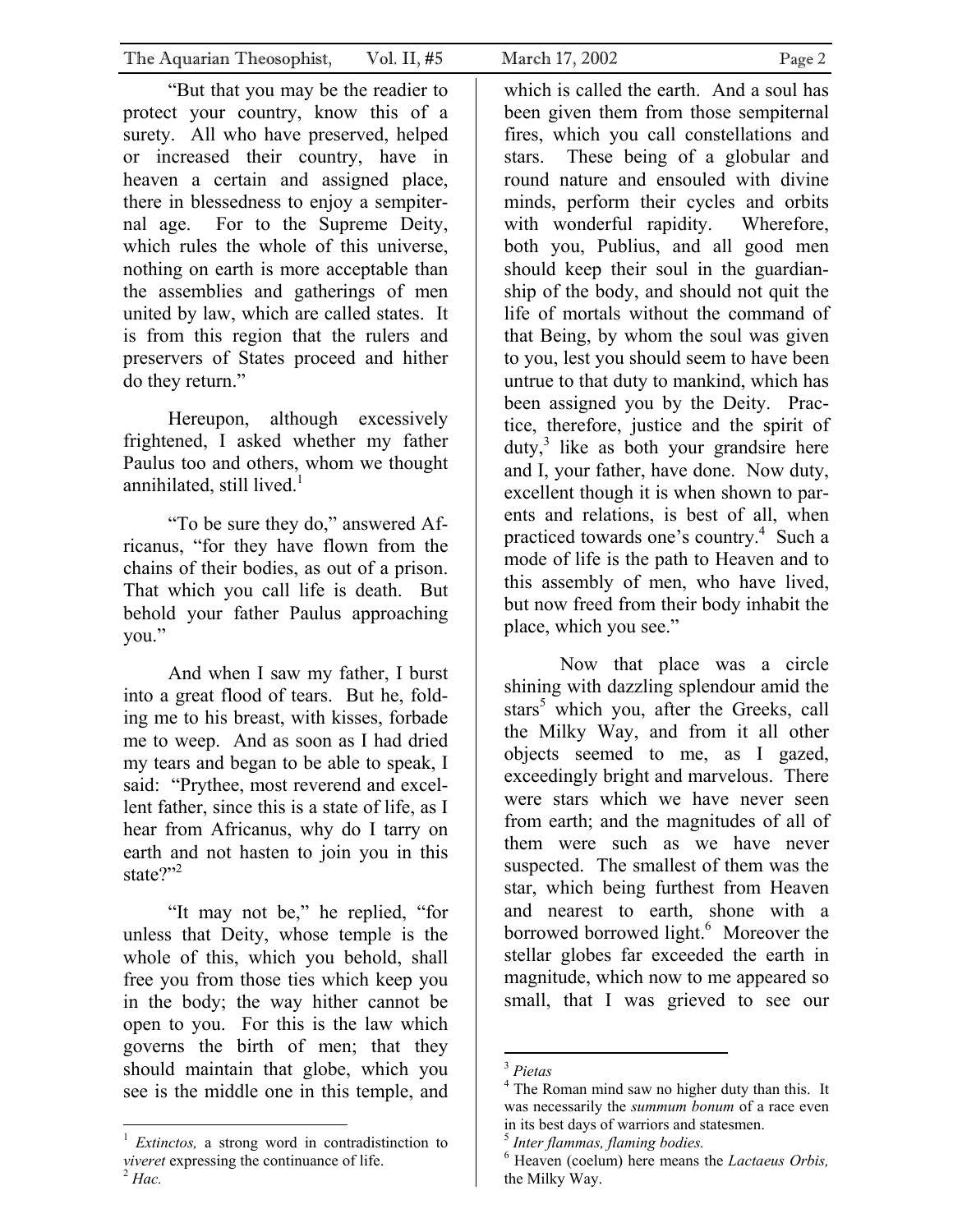| The Aquarian Theosophist, | Vol. II, $#5$ | March 17, 2002 | Page 3 |
|---------------------------|---------------|----------------|--------|
|                           |               |                |        |

empire contracted, as it were, into a very point. $<sup>1</sup>$ </sup>

Now as I continued to gaze thereon with increasing interest, Africanus continued:

"How long will your attention be fixed earthwards? Do you not perceive into what precincts<sup>2</sup> you are come?

"All things are bound together with nine spheres or globes. The last of these is celestial, and embraces all the others, being that Supreme Deity which restrains and contains the rest. In this sphere are fixed the sempiternal cyclic revolutions of the stars, $3$  and to it are subjected the seven spheres, which revolve backwards with a contrary motion to the celestial sphere. $4$  Of these the star they call on earth Saturnian, possesses one sphere. Next comes that splendour, which is said to be of Jupiter,

 $\overline{a}$ 

propitious and salutary to the human race. Then a sphere of a red colour and terrible to the earth, which you say is of Mars. Next in order and almost under the mid region the Sun holds place, the leader and chief and director of the remaining lights, the mind of the world and its controlling principle, of such magnitude that it illumines and fills all things with its light. The two orbits of Venus and Mercury follow the Sun, as attendants. In the lowest sphere the Moon revolves, lit by the rays of the Sun. Below this there is nothing, which is not subject to death and decay, except the souls bestowed on the race of men by the gift of the gods. Above the moon, however, all things are eternal. For the Earth, which is the middle and ninth sphere, both does not move and is lowest, and all ponderable bodies are carried towards it by their natural gravity."<sup>5</sup>

And when I recovered myself from my amazed contemplation of these things, "What," I asked, "is this mighty and sweet harmony which fills my ears?"

And he replied: "This melody composed of unequal intervals, yet proportionately harmonized, is produced by the impulse and motion of the spheres themselves, which by blending high and low tones produces uniformly divers symphonies. Such mighty motions cannot be made in silence, and nature

<sup>&</sup>lt;sup>1</sup> The above lines, as well as the still more extraordinary passage in the sequel, written some fifty years B.C., are such a stumbling block to the critics, that the wildest hypotheses have been put forward with all the parade of learning. Among others the following is interesting. "If we compare this passage with the fortieth chapter of the Prophecies of Isaiah, and with other parts of the same prophecy we shall find it difficult to believe that that inspired book had not in part, or wholly, come to the knowledge of the Romans as early as the age of Cicero." The passage of Isaiah referred to is as follows (v. 22): "It is He that sitteth upon the circle of the earth, and the inhabitants thereof are as grasshoppers." The other passages referred to have not as yet been discovered by the translator. *Verbum sapienti satis.* 

<sup>2</sup> *Templum,* signifies a portion of the heaven cut off from the rest, and was the technical term for the "Houses of the Heavens" in augury.

<sup>3</sup> *Illi, qui volvuntur, stellarum cursus sempiterni,* a somewhat involved passage; the translation, "the original principles of those endless revolutions which the planets perform," is not warranted by the Latin.

<sup>4</sup> *See Plato, Timaeus, XII. " . . . . .* besides which he made one of the circles external, the other internal. The motion of the exterior circle he proclaimed to be that of sameness, and that of the interior the motion of difference."

 $<sup>5</sup>$  If from these nine spheres we subtract the ultimate</sup> celestial and the Earth, which is perishable, we shall, as in the Eastern system, get a septenary, for the so-called first and seventh principles are really no principles. It must be left to the intuition of the student to decide whether this echo of ancient science, this fugitive ray from the lamp of the Mysteries, is to be applied literally to the seven physical bodies called planets in ancient astronomy, or is meant as a hint for those who have ears to hear. "For the Mercury of the Philosophers is not the common mercury." In occult science the seven physical "planets" of astrology are merely symbols of the seven principles of all material bodies. — See *The Secret Doctrine,* Vol. I, 152.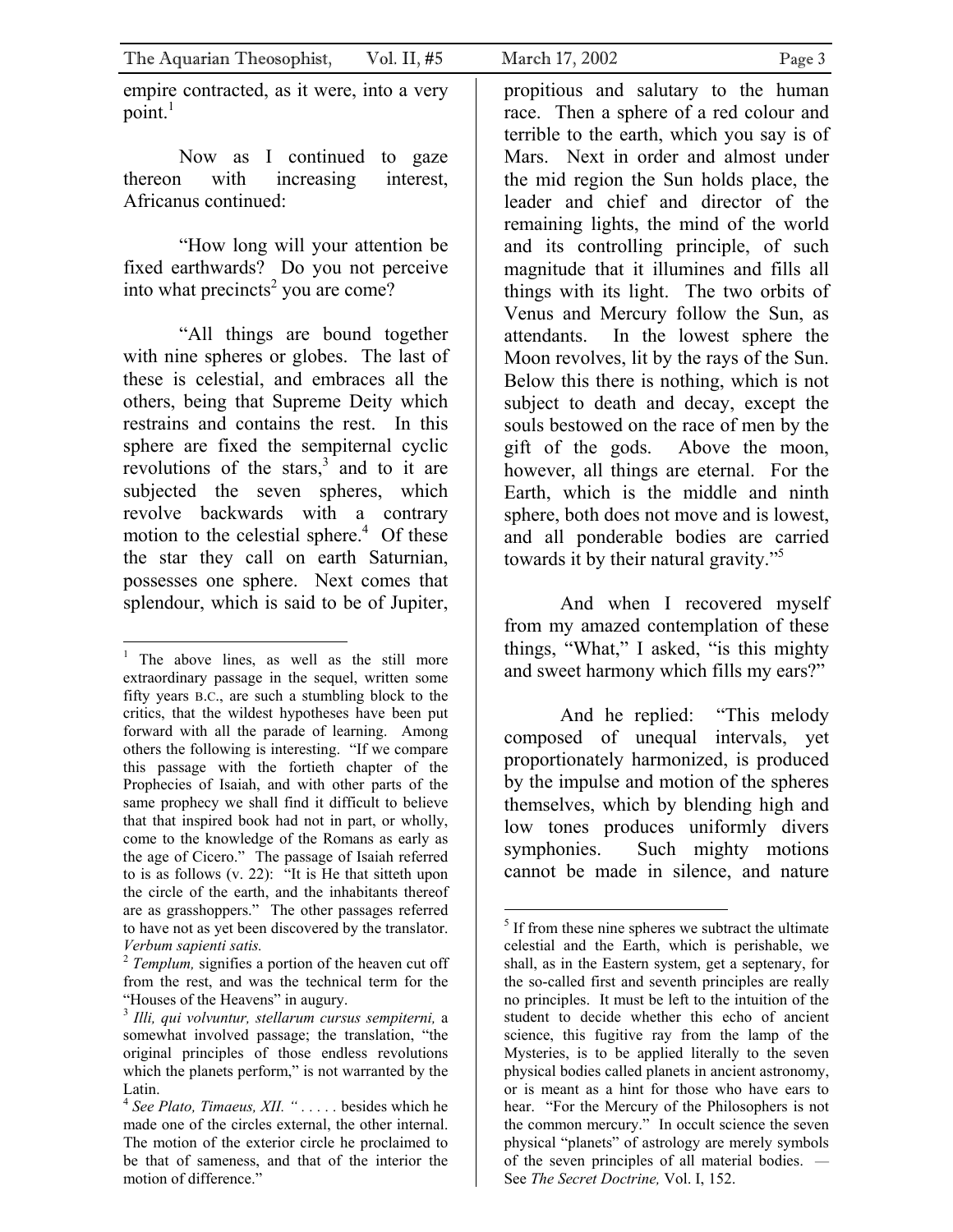brings it to pass that the extremes should at one end give forth a low note, at the other a high tone. Consequently that highest star-bearing orbit of heaven which I have mentioned, whose revolution is more rapid, moves with a sharp and vigorous sound: whereas this sphere of the Moon, which is the lowest, gives forth a very grave tone. While the Earth, the ninth, remaining immovable always abides in the lowest seat, *encompassing* the middle place of the universe $<sup>1</sup>$ </sup>

"These eight orbits, $2$  two of which have the same power, namely Mercury and Venus, create a scale of seven distinct intervals; *a number which is the connecting principle3 of nearly all things.*  And learned men imitating this mystery with strings and vocal harmonies, have won for themselves a return to this place: like as some others, who, *endowed with extraordinary natural powers, have studied divine sciences even in earthlife.4*

"Now mortals have become deaf to these sounds, by having their ears continually filled with them; so much so that hearing is the dullest of your senses,

 $\overline{a}$ 

just as the people who dwell near the cataracts of the Nile are defective in their sense of hearing. And so this sound, which is generated by the exceedingly rapid revolution of the whole Cosmos,  $\frac{5}{5}$  is so stupendous, that mortal ears cannot contain it: just as you cannot look at the face of the sun without both sight and sense being overcome by its rays."

Now, though I was struck with astonishment at these things, I still kept my eyes turned to earth. Whereupon Africanus said: —

"I perceive, Scipio, that you still gaze upon the seat and home of mortals. But, if it appears to you so small as it really is, it were better to keep your eyes ever fixed on these celestial sights, and disregard those of earth. For what renown from the mouths of men, or glory worth striving for, can you achieve? You see that the population of the earth is confined to scattered and narrow localities, and that vast uninhabited tracts surround the inhabited specks: that the dwellers on earth also are so cut off from one another, that mutual intercourse is impossible: but that *some stand sideways, some backwards, some directly opposite you,6* from whom you can certainly hope for no glory. You perceive, moreover, that the earth is also encompassed and surrounded, so to speak, with belts: *two of which separated by the greatest distance and situated at each end under the very poles of the heaven,7* you see are rigid with ice; but the middle zone, which is also the largest, is burnt up with the heat of the sun. Two of these

<sup>1</sup> *Complexa medium mundi locum;* this is generally translated, "occupying the central spot in the universe," a somewhat strange and unnatural rendering of *complexa,* which is never found bearing this meaning in any other context. By giving it, however, its natural signification of "embracing," a key to the tone meaning of the term, sphere, is offered. Readers who are interested in mystic harmonies, the music of the spheres, and their occult correspondences, should carefully study the opening chapters of the *Timaeus* of Plato; this, however, will prove a somewhat desperate undertaking, if the translations of the schoolmen have to be solely relied on.

<sup>&</sup>lt;sup>2</sup> The celestial sphere is not included, seeing that the various tones are produced by the varying velocity of the different spheres revolving in an opposite direction to the heavenly sphere.

 $3$  Nodus.

<sup>4</sup> *Qui praestantibus ingeniis in vitae humana divina studio coluerunt.* 

<sup>5</sup> *Totius mundi,* an additional proof that the physical planets are not meant in the preceding description.

<sup>6</sup> *Sed partim obliquas, partim aversos, partim etiam adversos stare vobis.* A somewhat difficult passage to do justice to; the next paragraph, however, proves beyond all doubt that the positions are referred to a spherical and not a plane surface.

If Cicero believed the earth was a flat surface, how could he possible speak of two poles?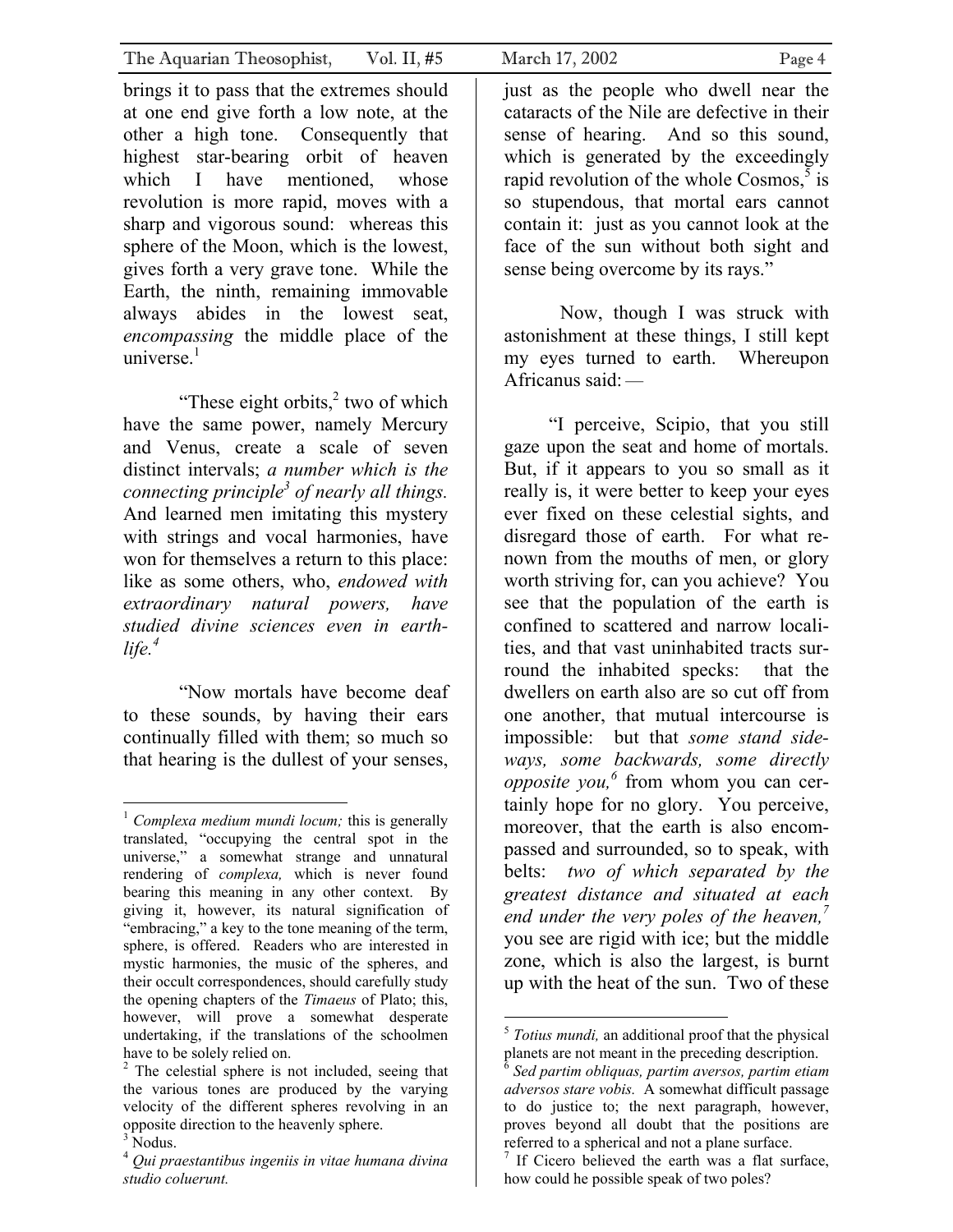are habitable: the southern zone, the inhabitants of which *have their feet turned towards you,<sup>1</sup>* has no connection with your race. Of the northern (temperate) zone, however, which you inhabit, see what a small share you possess. The whole surface inhabited by you, of small extent north and south, but of greater length east and west, is an insignificant strip, $2$  surrounded by the sea, which you call on earth the Atlantic, the Great Sea, or Ocean. And yet you see how small it is in spite of its great name. How, then, is it possible for either your own name, or that of any of our countrymen, to pass out of these familiar and well-known countries and either traverse the Caucasus here, which you see, or cross yonder Ganges? Who in the rest of the world, east or west, or in the extreme northern or southern regions, will hear your name? And if you subtract these, you will easily see, within what narrow limits your glory seeks to spread itself.

"How long, again, will those who speak about you, continue to do so? For even if future generations should successively desire to hand down the praises of any one of us, which they may have, in their turn, received from their fathers, yet, because of *the cataclysms of* 

*water and fire,<sup>3</sup> which must happen at fixed periods,* we can attain not even lasting renown, much less eternal glory. For what does it profit you to be spoken of by men who shall be born hereafter, when those are silent, who were born before you, not less, indeed in number, and certainly better men; when, moreover, no one even of those, who can bear our repute, is able to preserve the recollections of a single year. Now men usually measure the year by the sun, that is, by the revolution of one star; but it is only when *the rest of the constellations<sup>4</sup> have returned to their original positions,*  and have brought back the same aspect of the heaven after long intervals, that the true revolution of the year can be spoken of. In which cycle I scarcely dare say how many centuries of mortals are contained. For like as in olden days, when the soul of Romulus entered into these mansions, men saw the sun obscured and extinguished, so when the sun shall be again obscured in the same position and period, and all the signs and stars are recalled to the same origin, then must you consider the cycle complete. But you must know that not even the twentieth part of this year has completed its revolution.<sup>5</sup>

"Wherefore, if you have hopes of a return to this place, where great and excellent men enjoy all things; of what value, I ask, is that human glory, which

<sup>1</sup> *Quorum australis ille, in quo insistent, adversa vobis urgent vestigial, nihil ad vestrum genus.*  Surely no words could testify more clearly to the science of the ancients! Even a child might conclude the argument with a triumphant Q.E.D., and yet hear the commentator of the orthodox schools: — "This is a very curious passage, and if our author's interpreters are to be believed, he was acquainted with the true figure of the earth, a discovery which is generally thought to have been reserved for Sir Isaac Newton (?!), and to have been confirmed by some late experiments; but I own I am not without some doubts as to our author's meaning, whether he does not here speak, not of the whole face of the earth, but of that part of it which was possessed or conquered by the Romans." — GUTHRIE. Requiescat in pace!<br><sup>2</sup> *Infula*, literally a fillet or ribbon used as an

ornament in the sacrifices.

<sup>3</sup> *Propter eluriones, exustiones que terrarum.* 

<sup>4</sup> *Astra;* the term *astrum* is never applied to the planets; it generally means a constellation or a sign of the zodiac, and is used in the plural as a designation of the heavens. The usual rendering, however, is "planets;" clearly a perversion of the radical meaning.

<sup>&</sup>lt;sup>5</sup> This astronomical cycle was called by the Romans *Annus Magnus* or *Annus Mundanus.* It is a period of some 25,000 common years, and the key to the mysteries of the Manvantaric cycles, rounds, races, and sub-races. The method of calculation of such cycles, being one of the most important branches of occult astronomy, was jealously guarded. Even in the present Renaissance, figures are kept back.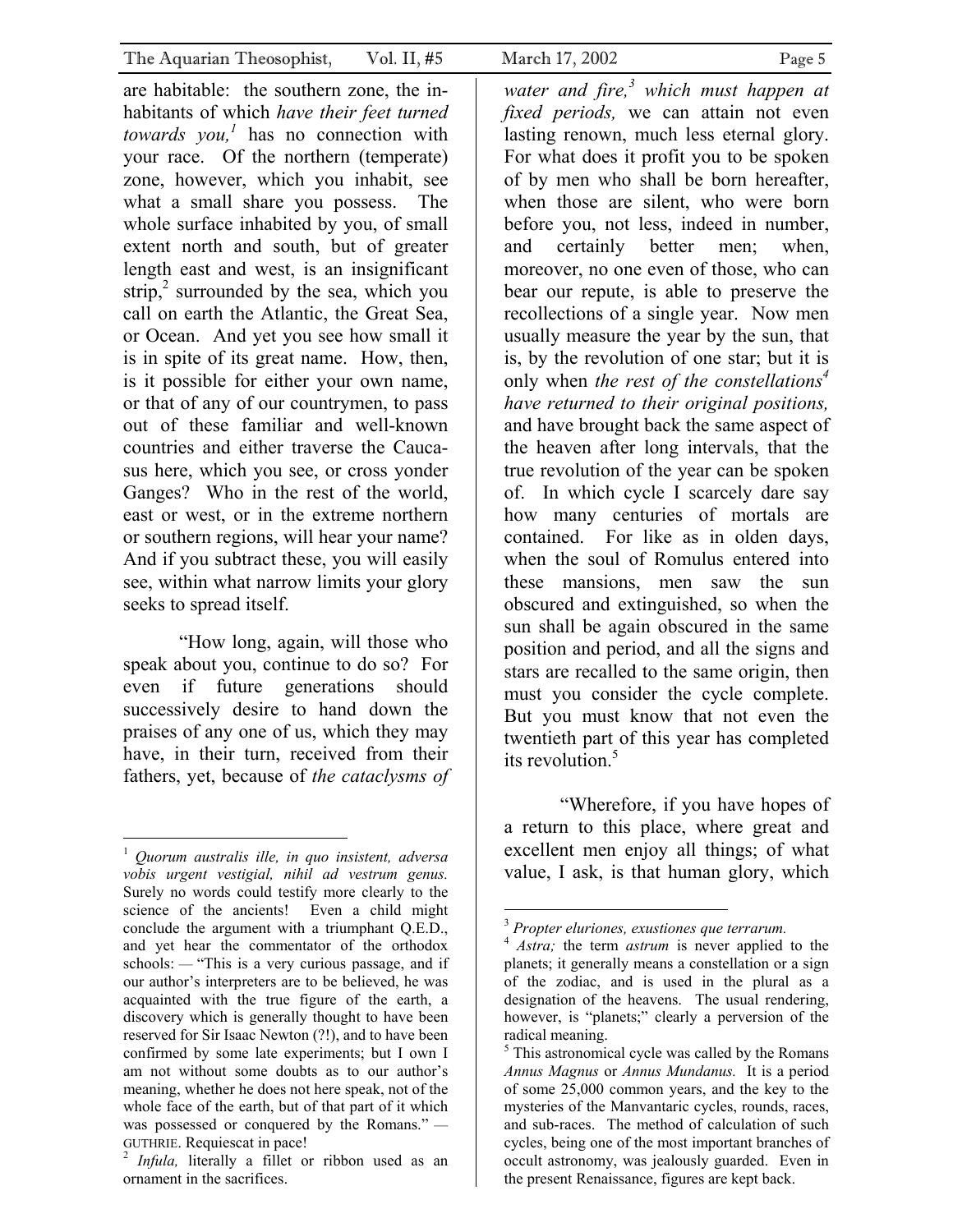can scarcely extend to the small fraction of one cycle? And so if you would look on high and fix your gaze on this state and your eternal home; you will neither devote your life to vulgar fame, nor center the hope of your welfare in human rewards. True worth itself by its own attractions should lead you to real achievement. What others say of you, let them see to it; for talk they will. But all such fame is bounded by the narrow limits of the regions which you see. Never yet has man enjoyed lasting fame, for death destroys and the oblivion of posterity engulphs it. $<sup>1</sup>$ </sup>

"And, if indeed, O, Africanus," I said, "a *side path*<sup>2</sup> to the highway to heaven lies open to men, who have deserved well of their country; and though heretofore from my youth up, by treading in the footsteps of yourself and my father, I have never been untrue to your honorable reputation; yet now with such a prospect before me, I will strive with even greater watchfulness."

"Strive on," said he, "with the assurance that *it is not you, who are subject to death but your body.* For that which is really yourself, is not the being which your bodily shape declares. But the real man is the *thinking principle3* of each, and not the form which can be pointed to with the finger. Of this, then, be sure that *thou art a God;* in as much as deity is that which has will, sensation, memory, foresight, and rules, regulates and moves the body it has in charge, just as the Supreme Deity does the universe. And like as eternal deity guides the

 $\overline{a}$ 

Cosmos which is in a certain degree subject to decay,  $4$  so a sempiternal soul moves the destructible body. *Now that which is ever in motion is eternal.* Whereas that which communicates motion to something else, and which is set in motion by an external cause, must necessarily cease to exist, when its motion is exhausted.

"That, therefore, which has the principle of motion in itself, seeing that it can never fail itself, is the only eternal existence, and moreover is the source and causative principle of motion to all other bodies endowed with movement. The causative principle, however, can have no antecedent cause. For all things spring from this principle, which cannot in the nature of things be generated from anything else; for if it were so, it would cease to be the principal cause. And if this is without beginning, it can evidently have no end, for if the principle of causation were destroyed, it could not be reborn from anything else, nor give birth to any thing out of itself, for all things must necessarily be generated from the causative principle. The principle of motion, therefore, comes from that which is endowed with self-movement; and this can suffer neither birth nor death; otherwise every heaven would collapse, and every nature necessarily come to a standstill, seeing that it could no longer obtain that force by which it was originally impelled.

"Since, therefore, it is evident that that only is eternal which is self-motive<sup>5</sup> who is there to deny that this is a rational attribute of souls? For everything which is set in motion by external impulse is

<sup>&</sup>lt;sup>1</sup> Throughout this remarkable exposition of the emptiness of fame the grand precept "kill out ambitions" re-echoes, emphasized, however, with all the logic of the practical Roman mind, so that it may stand for trial in the open court of Reason, and fight the doubter with physical facts.

<sup>2</sup> A hint that even true patriotism is not the *Path,*  though tending in its direction.

<sup>3</sup> *Mens* (Manas).

<sup>4</sup> Cosmic pralaya.

<sup>&</sup>lt;sup>5</sup> This is why the Absolute and the unknown deific Principle, is called "Absolute Motion" in the *Secret Doctrine —* a "motion," which has certainly nothing to do with, nor can it be explained by, that which is called motion on Earth. (Ed. [HPB])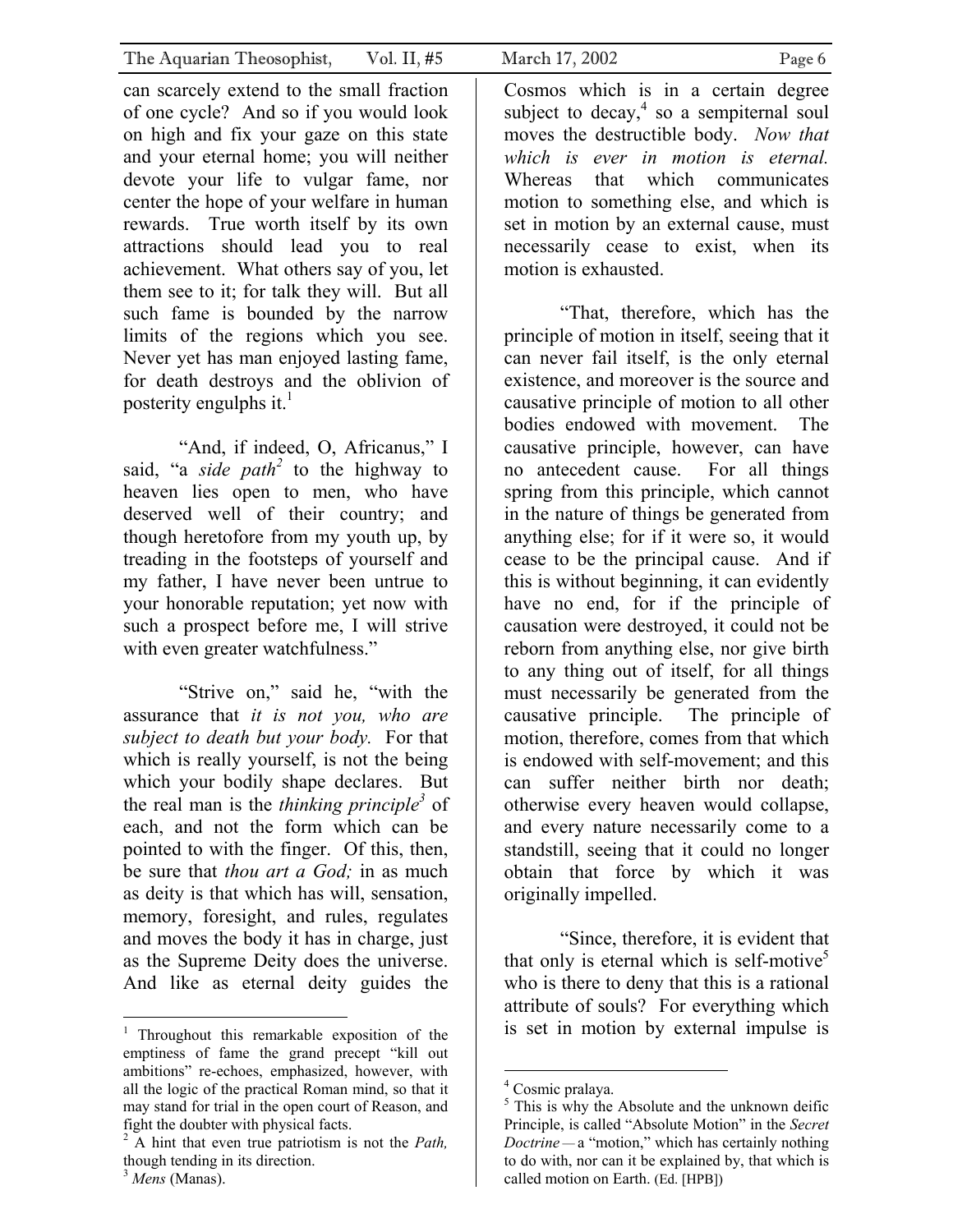destitute of the soul principle,<sup>1</sup> whereas everything ensouled<sup>2</sup> is energized by an interior and self-created motion; for this is the soul's proper nature and power. And if it alone of all things has the attribute of self-movement; it surely is not subject to birth but is eternal. Exercise the soul therefore, in the highest pursuits. Now the noblest interest of a man is the welfare of his country; and if the soul is practiced and exercised in such cases it will the more speedily wing its flight to these mansions and it proper home. *And the time of this achievement will be greatly shortened, if even now in the prison of the body, it extends beyond, and by contemplating things which are not of the body, withdraws itself as much as possible from its earthly tabernacle.*

"For the souls of those who have given themselves up to the pleasures of the body, and have made themselves the servants of these pleasures, and under the sway of the passions, whose ruler is pleasure, have transgressed the laws of gods and men; *on quitting the body, they hover round the earth, and do not return to this heavenly haven until they have been tossed about for many ages."3*

He vanished and I awoke from sleep. — E.E.O., F.T.S.

*Lucifer,* July 1889



<sup>1</sup> *Inanimum* 

 $\overline{a}$ 

## **'Aggressive Pacifists' put their faith on the Firing Line**

BE COMPASSIONATE, WORK FOR PEACE. …AND I SAY AGAIN, NEVER GIVE UP. Dalai Lama

**HEBRON, WEST BANK**  How do you walk into a war zone and try to make peace? Not in the political, signing-of treaties sense, but on a human level, day by day?

For some Christian activists from the US and Canada, peacemaking means standing at a checkpoint amid thrown stones and tear gas, trying to prick a soldier's conscience. It means doing simple things at moments of high drama, such as staying at a family's house to allay fears of demolition or walking kids to school during an edgy curfew. It means comforting a terrified woman.

These activists, members of a Chicago-based group called Christian Peacemaker Teams (CPT), choose to live in a strange universe known as H2, the Israelicontrolled enclave of the West Bank city of Hebron.

Here roughly 30,000 Palestinians endure curfews and other Israeli military restrictions intended to protect around 450 Jewish settlers. The settlers exist in a sort of perpetual Alamo, the Palestinians in an almost ceaseless lockdown. Violence is frequent.

The CPTers, as they call themselves, aren't in it for an easy time. They must constantly bal-

<sup>2</sup> *Animal* 

<sup>&</sup>lt;sup>3</sup> *i.e.*, are reincarnated.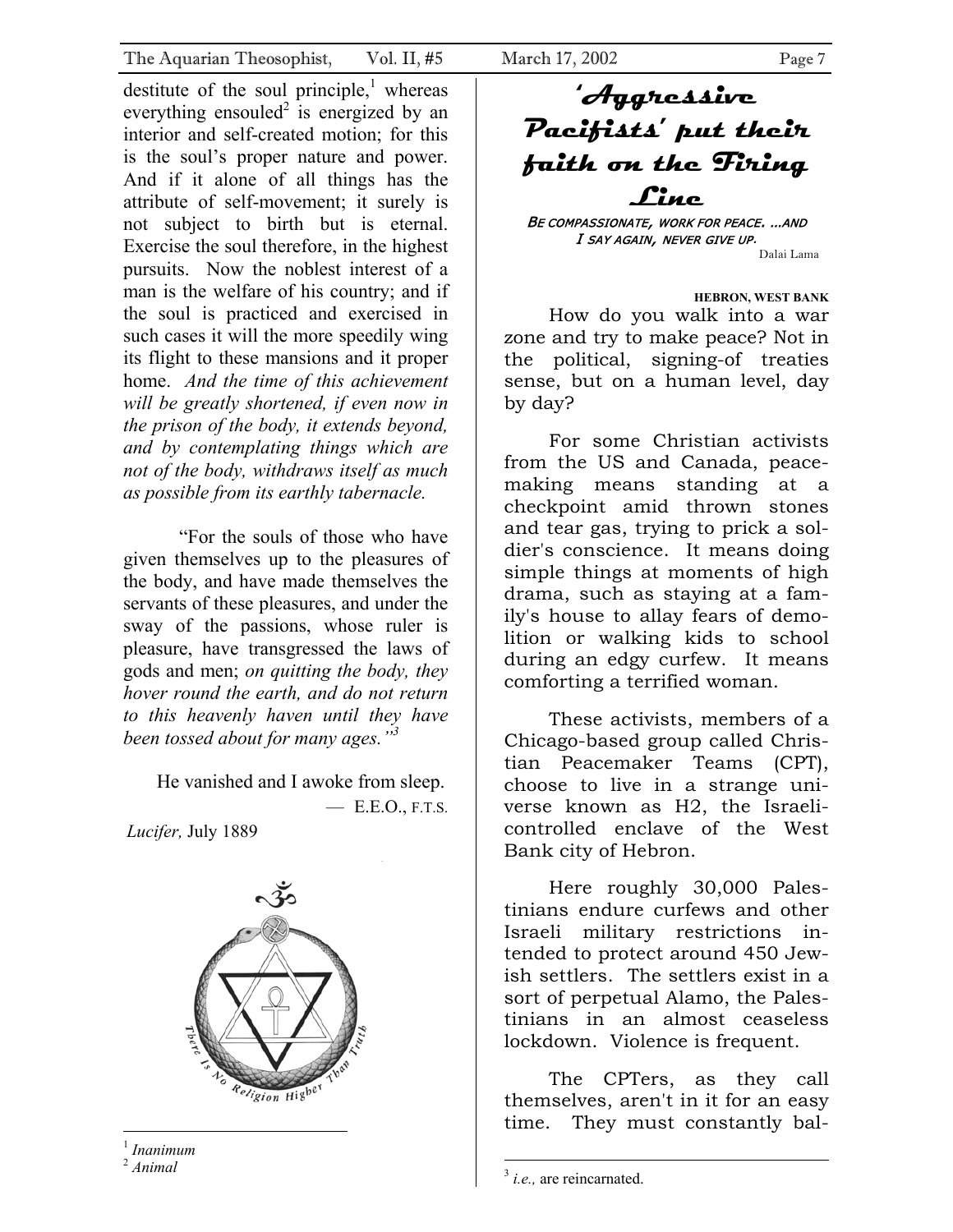ance their commitment to be "aggressive pacifists" against the danger such a life entails.

Apart from unsuccessful efforts to establish a dialogue with the settlers and a week of riding an Israeli bus line that had been struck twice by suicide bombers, the CPT's work focuses on one side. "We're protecting the Palestinians," says CPTer Anne Montgomery, a wrinkled, wiry Catholic nun who has been getting arrested for pacifist causes since the early 1960s.

The -activists say they are not against Israel, the settlers in the West Bank, or the Israeli security forces. What they oppose is the occupation of the Palestinian lands Israel seized in the 1967 Arab Israeli War and the violence that accompanies it.

So when CPTer Pierre Shantz, a young, fiery Canadian who once worked in an auto parts factory,

strides out to a Hebron roadblock to watch Israeli soldiers confront a group of stone-throwing Palestinian youths, he cuts right to the occupation.



Standing behind a barrier to avoid the stones but close enough to the soldiers to have a conversation, Mr. Shantz says to them: "It doesn't take a genius to understand that an illegal occupation is wrong."

Other soldiers are firing tear gas canisters at the boys, some of them clearly in the single-digit age range. They have the smiling insouciance of kids who know the routine.

Shantz, watching the gas drift toward Palestinian homes, says: "Do you know what tear gas does to pregnant women? Do you know it kills the baby?"

The Israelis stand impassively. They wear flak jackets and helmets and carry M-16s. The rocks mainly pose a nuisance.

Shantz prods on, asking the Israelis how they will answer the questions of their children and grandchildren. "What will you say? 'Just following orders?'" There is probably not a single Israeli adult who does not know that countless Nazis excused their role in the Holocaust of World War II by saying that they had to obey their superiors. One of the soldiers starts to bridle. "Don't respond to him," warns his colleague.

#### **Risks for Peace**

In 1984 an American theologian and social activist named Ronald Sider sought to spur Christians to a more aggressive pacifism. "Unless we … are ready to start to die by the thousands in dramatic, vigorous new exploits for peace and justice … we dare never whisper another word about pacifism to our sisters and brothers in those desperate lands filled with injustice," Dr. Sider told a conference of Mennonites. CPT is the response of the Church of the Brethren, the Friends United Meeting, and Mennonite congregations

in Canada and the US to his call.

The group began by dispatching delegations to wartorn areas in the

*"I've always felt that to be a pacifist, you should be willing to take the same risks for peace that soldiers take for violence."*

early 1990s; today it sends trained volunteers and members of its full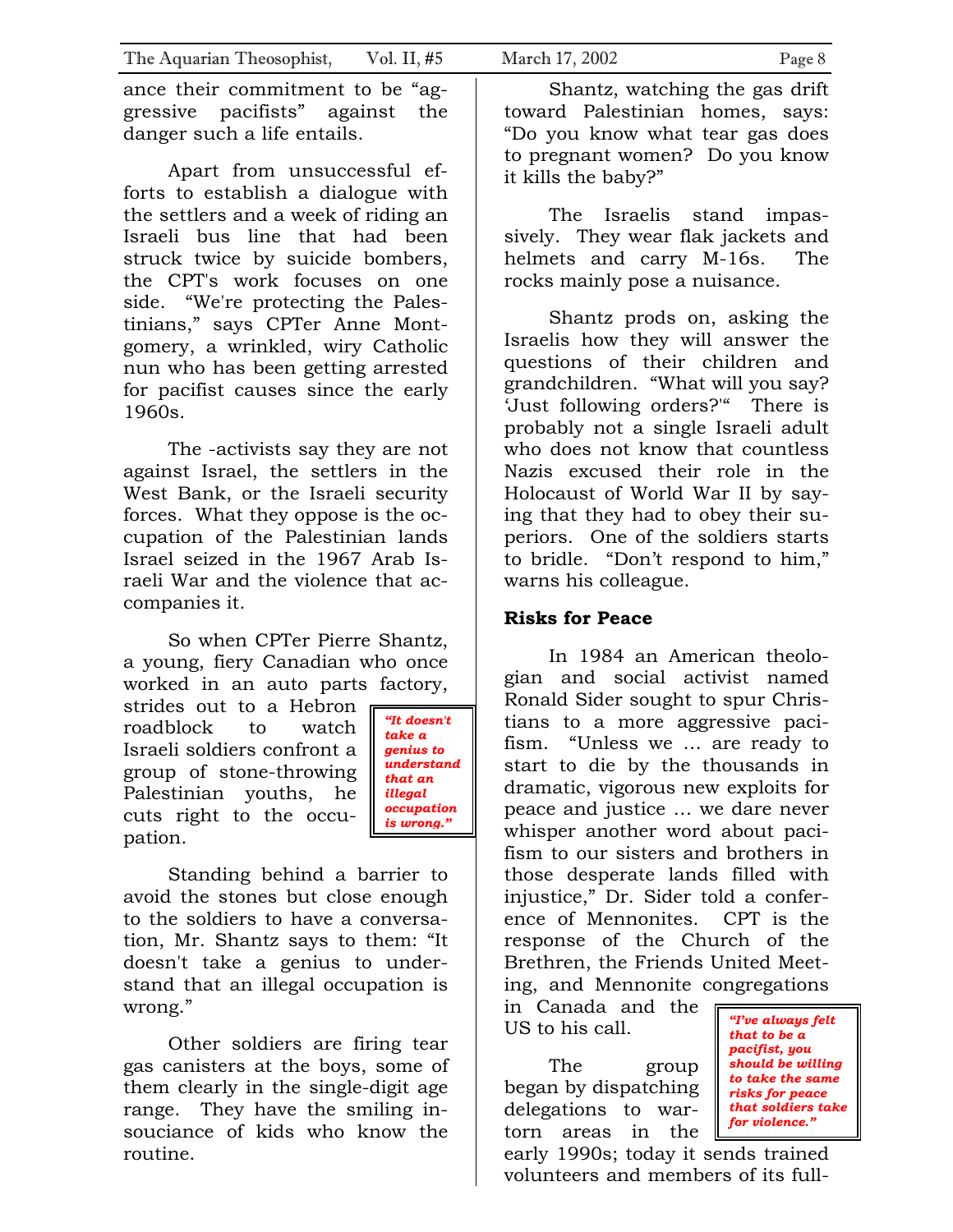time Christian Peace-maker Corps to live in zones of conflict.

CPTer Kathleen Kern, a published Bible scholar from New York State, puts the group's ethos this way: "I've always felt that to be a pacifist, you should be willing to take the same risks for peace that soldiers take for violence." Ms. Kern has been beaten twice by settlers in Hebron; other CPTers also have been assaulted in their work.

Funded by individual and church donations, CPT maintains projects in Hebron, the Chiapas region of Mexico, and northern Colombia, as well as with several native American groups in Canada and the US. A handful of CPT staffers support the work of 20 Corps members, such as Kern, Shantz, and Ms. Montgomery and about 100 volunteers, who spend up to several months a year working with CPT.

CPT has been in Hebron since 1995 at the invitation of Hebron's Palestinian mayor, although it lacks any official status with the Israelis. Generally a half-dozen people constitute the team, but it can be a few more or less.

Their lifestyle falls somewhere between Spartan and monastic. The CPT apartments — one for men and one for women — are in a traditional Palestinian building in Hebron's Old City market. The floors are tiled, the thick walls are whitewashed, but the décor is strictly activist: maps and posters, two or three modest Christian symbols, and wise words, such as these from the Dalai Lama: "Be compassionate, work for peace. …and I say again, never give up."

The team members share a common living room furnished with a couch, an easy chair, and a small dining table. They rotate responsibilities for cooking, cleaning, leading worship services, and logging their activities. A Hebron CPT specialty: pita-bread pizza.

In one of the men's bedrooms, the furnishings consist of two sleeping bags on narrow foam mattresses and a much-used wardrobe to store clothes. One wall is decorated by a postcard of Caravaggio's "Supper at Emmaus," which depicts a resurrected Jesus identifying himself to his unwitting companions.

The CPTers are not proselytizers, although they say they try to give Christianity a good name. Rick Polhamus, who gave up a profitable career as a harnesshorse racer, says he draws spiritual sustenance from a passage of Isaiah that includes these verses (58:11-12): "And the Lord shall guide thee continually, and satisfy thy soul in drought, and make fat thy bones: and thou shalt be like a watered garden, and like a spring of water, whose waters fail not.

"And they that shall be of thee shall build the old waste places: thou shalt raise up the foundations of many generations: and thou shalt be called The repairer of the breach, The restorer of Paths to dwell in."

### **Ancient city, modern tensions**

Jewish settlers have been in Hebron since shortly after the Israelis occupied the: West Bank in 1967, but they lay claim to an ancient heritage. An eon ago, the Jewish patriarch Abraham paid 400 sil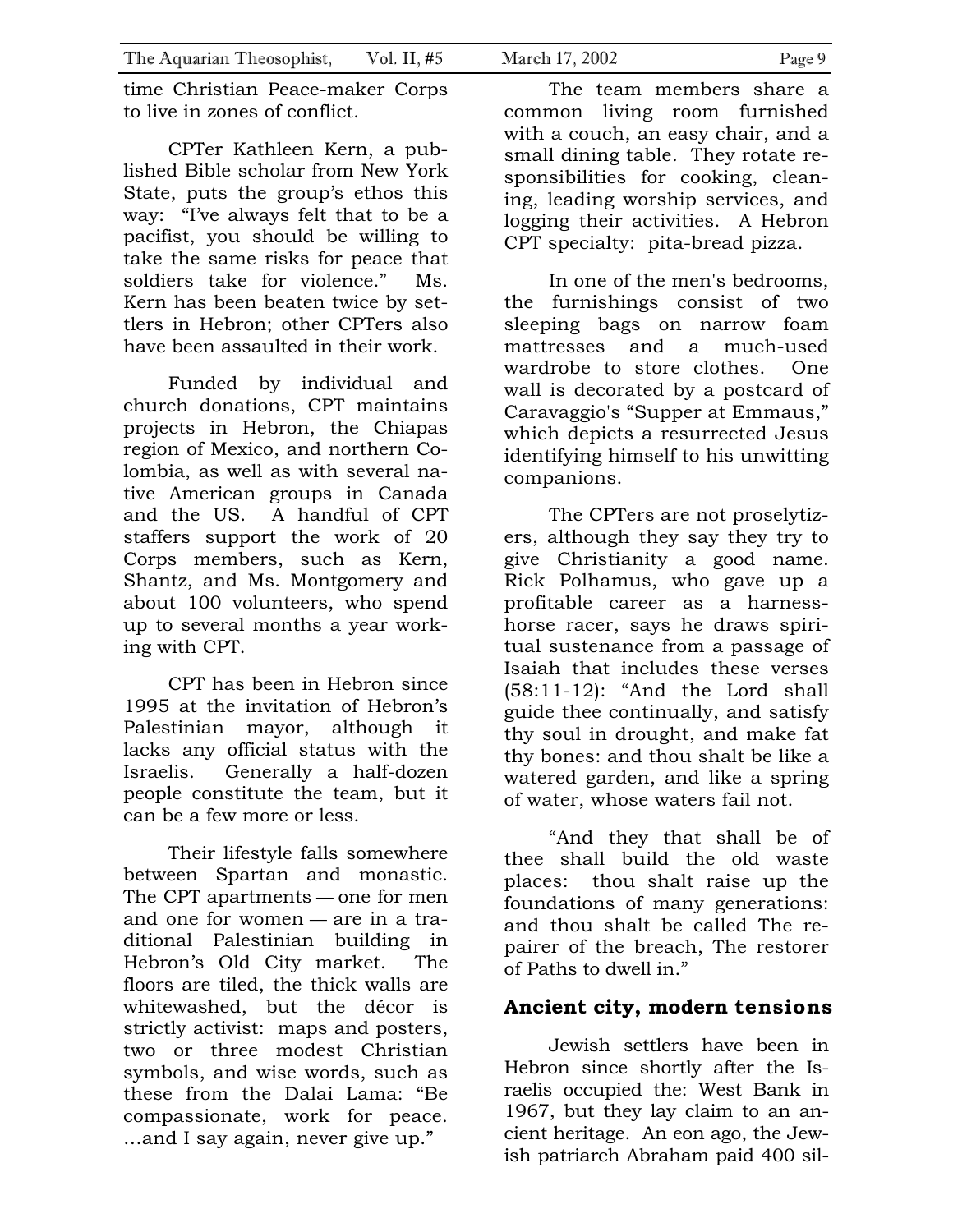ver shekels for a burial site in Hebron for his wife, Sarah.

For Jews, the cave of Machpelah is second in holiness only to Jerusalem's Western Wall. It is said to house the remains of Abraham and Sarah as well as their son Isaac and grandson Jacob and their wives, Rebecca and Leah.

From antiquity forward, the site has variously been a church, a synagogue, and a mosque, sometimes more than one at a time. All three monotheistic faiths venerate what is known as the Tomb of the Patriarchs.

Until a massacre of more than 60 Jews in 1929, which occurred as Zionist Jews were expanding their presence in what was then known as Palestine, the city's Muslims coexisted in relative harmony with their Jewish neighbors.

Today there is little pretense to comity. In 1997 Israeli and Palestinian negotiators agreed that Israel would withdraw from most of the city — which would be known as H1 — and remain in place around the settlements and the Tomb. This smaller area was labelled H2.

Hebron is a burgeoning Industrial center that is the core of. the southern West Bank. The city is*.*  known for blue-tinted glass, traditional embroidery, and the resilient, sometimes obstinate character of its people.

But where the 100,000 or so Palestinians in H1 bustle about their business, some 30,000 in H2 spend much of their time in the stillness of Israeli-imposed curfews, enforced regularly since the outbreak of sustained Israeli-Palestinian violence in September

checkpoints.

Meanwhile the Israelis are free to move among their half-dozen settlements, strolling down the often deserted streets of H2, past ubiquitous Israeli Army outposts.

The restrictions are intended to tamp down violence. Palestinian attacks on settlers are common; in the most notorious case, last March a sniper killed a 10-month- old girl as her father held her in his arms in a Hebron settlement.

But the settlers themselves do little to calm the situation. They repeatedly rampage through the market in H2, which they assert is built on Jewish land, overturning tables and harassing residents. An Israeli Army commander has publicly referred to the settlers as "hooligans."

For many Israelis; the Hebron settlers are a source of shame. In 1994 a resident of Kiryat Arba, a settlement near Hebron, shot to death 29 Palestinians in the mosque over the Tomb. Yigal Amir, who assassinated Prime Minister Yitzhak Rabin in 1995, spent time in Hebron's settlements.

Does the CPT's presence make any difference?. It depends on whom you ask.

"You can't say they have any tangible achievements, but they are doing their best," says Adli Daana, secretary general of the nonprofit International Palestinian Youth League in Hebron. Just to be able to survive in this situation is a big sacrifice for an American."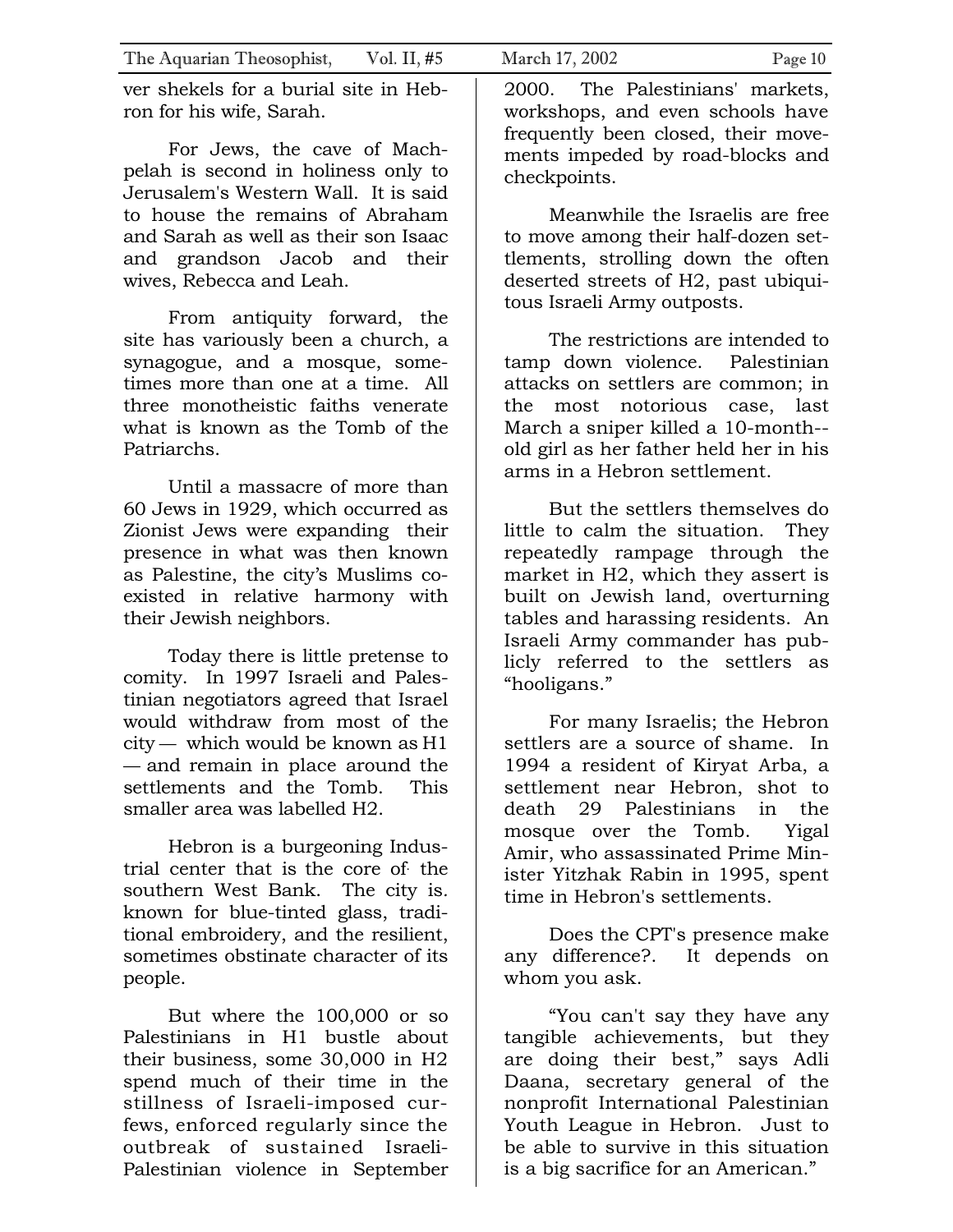"No one can stop the Israelis from doing what they want to do," says Raef al-Aweywi, the paunchy, white-haired proprietor of a kitchen-supply store near the CPT apartments.

He notes that the group has tried to stop demolitions of Palestinian homes and its members have helped merchants close up shop when curfews are imposed. "It touches the heart of the people that they try to help."

"I'm afraid their influence is very bad because they have a totally one-sided attitude and they never judge things as they are," says Noam Arnon, a leader of the settler community in Hebron. "When you come into this city and play with matches you cause damage .... They ignore the right of Jews to exist in this town."

The Israel Defense Forces declined to comment on the organization.

#### **Comforting the afflicted**

It was mid-afternoon last autumn. Kern, the Bible scholar, is rushing toward the sound and smoke of one of the city's daily confrontations.

Wearing her brown hair tied back under the CPT's trademark red cap, she hustles along cobblestones and under whitewashed arches, hurries into a courtyard, up a flight of stairs, and onto a rooftop. The sky is a bright pale blue, the air crisp but not chilly.

Moments earlier a middleaged, stubble-faced man named Marwan Abu Mayah, taking it easy in a maroon track suit, had

been sitting on a plastic chair, ready to enjoy tiny cups of cardamom-scented Arabic coffee with his mother.

From the-shuttered, darkened street below two objects came aloft, bottles filled with gasoline, their makeshift wicks: aflame. One smashed onto the stairs two yards from 'Mr. Abu Mayah and his mother. The other crashed and exploded between their chairs, sending up yellow flames.

Mother and son aren't physically hurt. But as her fear subsides, Zouriya Abu Mayah sits down heavily on the cement rooftop, her oval, creased face circled by a headscarf. She weeps and her cheeks tremble. She pours water from a plastic bottle onto her head. The rooftop begins to fill with neighbors and Israeli soldiers and police, none of whom doubt that settlers threw the Molotov cocktails.

Kern squats next to Zouriya, leans close to the shaken old lady, and holds her hand. Fleetingly, like a snowflake falling into a flame, the gesture brings a moment of peace.

> THE CHRISTIAN SCIENCE MONITOR Wednesday, February 13, 2002 **BY CAMERON W. BARR**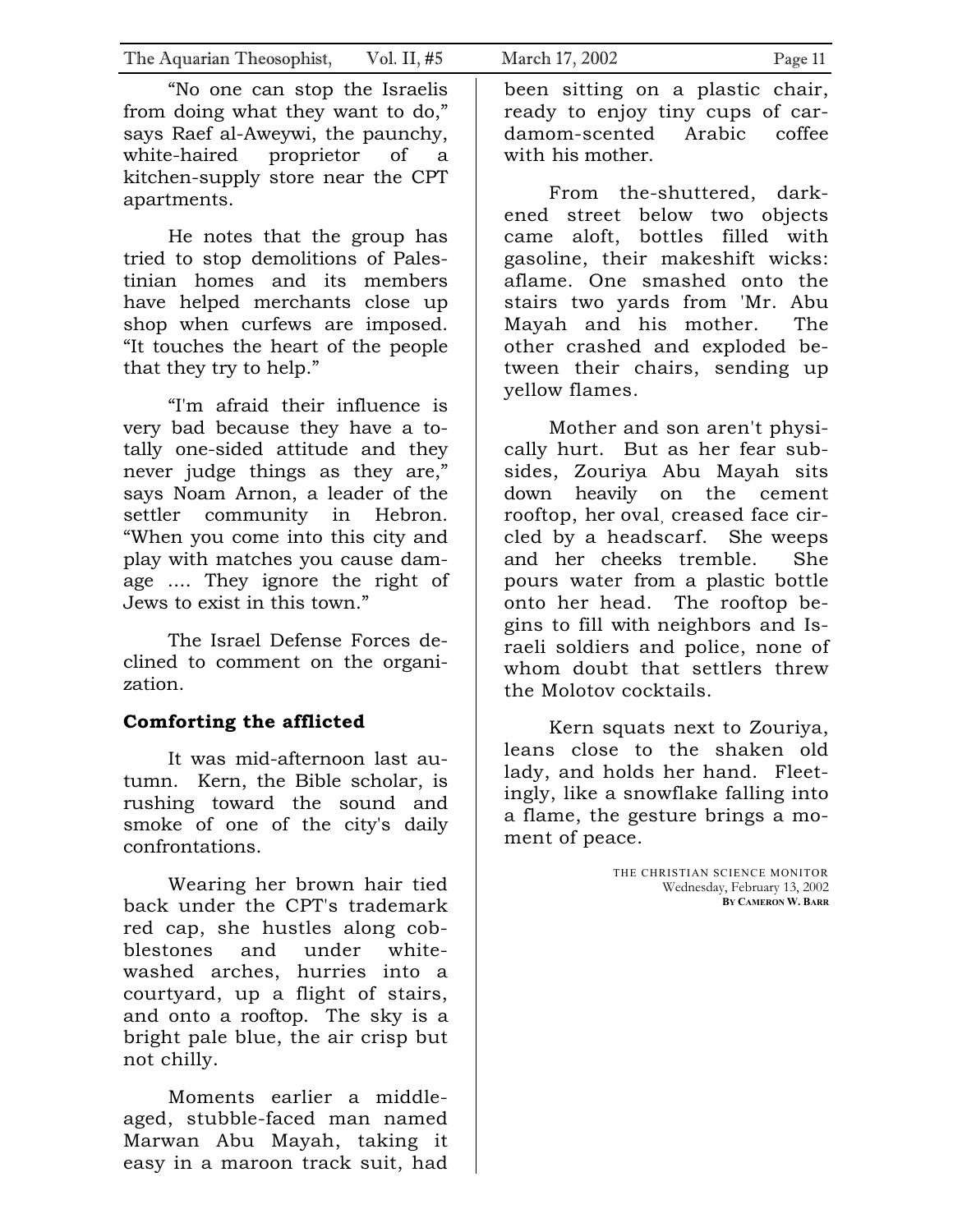## **The Legend of Isis and Osiris**

(compare with the Greek myth, the allegory of Castor and Pollux)

Osiris was once a living king of Egypt. He was married to his sister, Isis, whose name means "Great of Magic." Their evil brother, Seth, was married to their sister, Nephthys. Seth wanted to be king, so he made a plan to kill Osiris. One day Seth tricked Osiris into stepping into a golden coffin. When Osiris was inside the coffin, Seth slammed the lid shut and threw the coffin into the Nile River.

While Seth took the throne, Isis went to get the body of her husband, which had been washed downriver. When she returned to Egypt with the body of Osiris, Seth seized the body and ripped it asunder. He threw the 14 pieces of the body into the Nile. Wherever a piece of the body was found, Isis built a temple to Osiris. Once she had collected all of the pieces of Osiris' body, Isis turned into a kite (a kite is a bird also known as a "hawk"). Isis flapped her wings until the breeze from her wings breathed life back into Osiris' body. Because of this legend, many Egyptian coffins show the wings of Isis wrapped around the coffin, so that Isis' wings may breathe life into the souls of the dead.

After Osiris was resurrected, Isis gave birth to their son, Horus. Osiris was ruler over the land of the dead, while Isis raised Horus to avenge his father's murder. After years of fighting against Seth, Horus finally won and became king of Egypt. Many temples were built in his honor.

**Are we a Piece, or a Panorama, an Eternity or a Moment?** 

It has often been thought a strange thing that there are no dogmas and no creeds in Theosophy or Occultism. Is Theosophy a religion? is often asked. No, it is *religion.* Is it a *philosophy?* No, it is philosophy. Is it a science? No, it is

*science.* If a consensus of religion, philosophy, and science is possible, and if it has ever been reached in human thought, that thought must long since have passed the boundaries of all creeds and ceased to dogmatize. Hence comes the difficulty in answering questions. No proposition stands apart or can be taken separately without limiting and often distorting its meaning. Every proposition has to be considered and held as subservient to the synthetic whole. Really intelligent people, capable of correct reasoning, often lack sufficient interest to endeavor to apprehend the universality of these principles. They expect, where they have any interest at all in the subject, to be told "all about it" in an hour's conversation, or to learn it from a column in some newspaper; all about man, all about Nature, all about Deity; and then either to reject it or to make it a part of their previous creed. These are really no wiser than the pennya-liner who catches some point and turns it into ridicule, or makes it a butt for coarse jest or silly sarcasm, and then complacently imagines that he has demolished the whole structure! If such persons were for one moment placed face to face with their own folly, they would be amazed. The most profound thinker and the most correct reasoner might well afford to devote a life-time to the apprehension of the philosophy of occultism, and other life-times to mastering the scientific details, while at the same time his ethics and his religious life are made consistent with the principle of altruism and the Brotherhood of man. If this be regarded as too hard a task, it is, nevertheless, the line of the higher evolution of man, and, soon or late, every soul must follow it, retrograde, or cease to be.

Man is but a link in an endless chain of being; a sequence of a past eternity of causes and processes; a potentiality born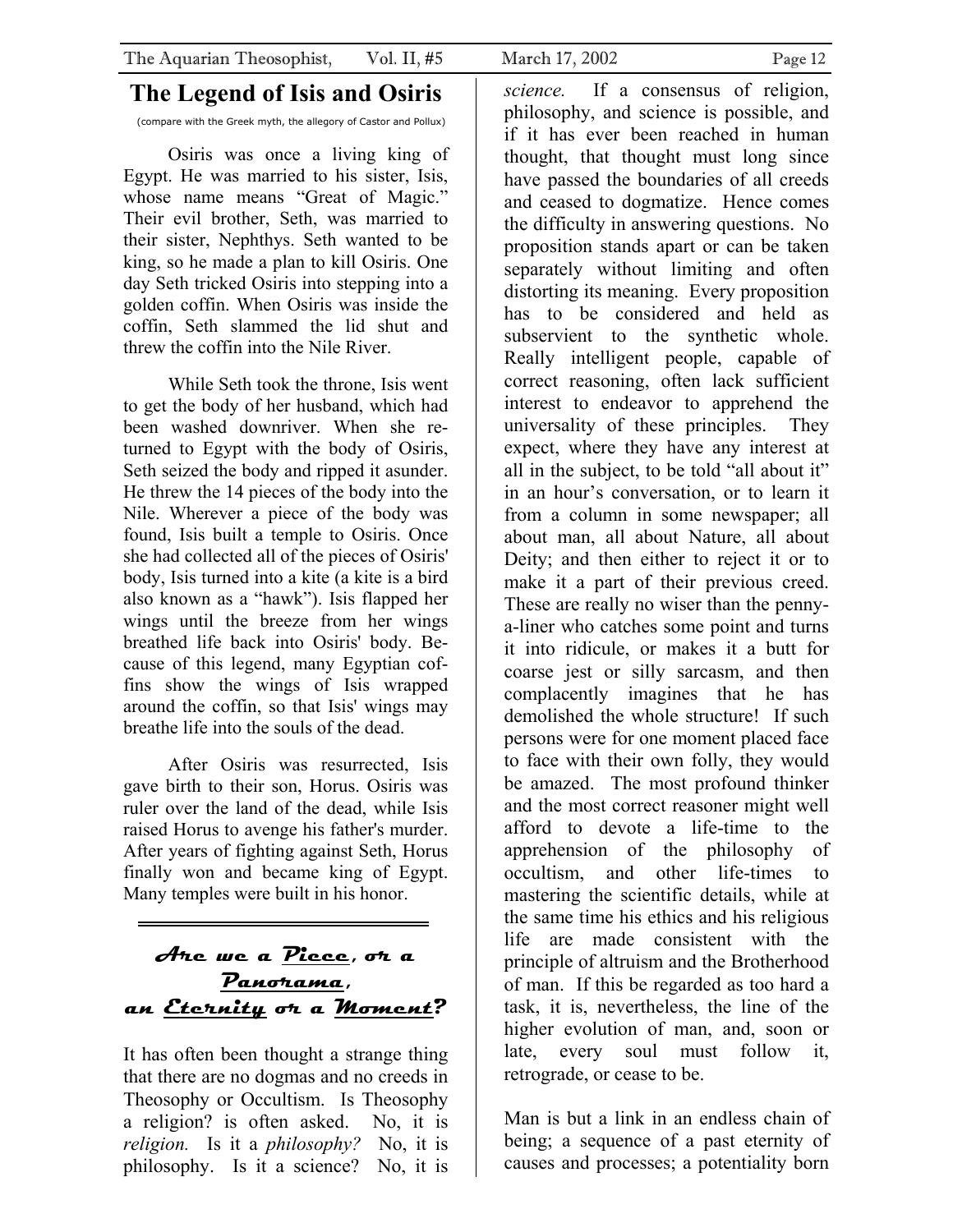into time, but spanning two eternities, his past and his future, and in his consciousness these are all one, *Duration,* the *ever-present.* (Extract from "Synthesis of Occult Science," by W. Q. Judge)

## **AUM Geometry**

 deeper insight into this mystic symbol reveals that it is com-**A** deeper insight int<br>this mystic symbor<br>posed of three syllables combined into one, not like a physical mixture but more like a chemical combination. Indeed in Sanskrit the vowel 'o' is constitutionally a diphthong compound of  $a + u$ ;



hence OM is representatively written as AUM.

Fittingly, the symbol of AUM consists of three curves (curves 1, 2, and 3), one semicircle (curve 4), and a dot.

The large lower curve 1 symbolizes the waking state (**jagrat**), in this state the consciousness is turned outwards through the gates of the senses. The larger size signifies that this is the most common ('majority') state of the human consciousness.

The upper curve 2 denotes the state of deep sleep (sushupti) or the unconscious state. This is a state where the sleeper desires nothing nor beholds any dream.

The middle curve 3 (which lies between deep sleep and the waking state) signifies the dream state (**swapna**). In this state the consciousness of the individual is turned inwards, and the dreaming self beholds an enthralling view of the world behind the lids of the eyes.

These are the three states of an individual's consciousness,\* and since Indian mystic thought believes the entire manifested reality to spring from this consciousness, these three curves therefore represent physical manifestation.

The dot signifies the fourth state of consciousness, known in Sanskrit as **turiya**. In this state the consciousness looks neither outwards nor inwards, nor the two together. It signifies the coming to rest of all differentiated, relative existence This utterly quiet, peaceful and blissful state is the ultimate aim of all spiritual activity. This Absolute (nonrelative) state illuminates the other three states.

Finally, the semi circle symbolizes **maya** (illusion) and separates the dot from the other three curves. Thus it is the illusion of maya that prevents us from the realization of this highest state of bliss.

The semi circle is open at the top, and does not touch the dot. This means that this highest state is not affected by maya. Maya only affects the manifested phenomenon. This effect is that of preventing the seeker from reaching his ultimate goal, the realization of the One, all-pervading, unmanifested, Absolute principle. In this manner, the form of OM represents both the unmanifest and the manifest, the noumenon and the phenomenon.

\*Read: "Three Planes of Human Life," Article by W. Q. Judge (and for the hotly impetuous there is always the "Ardha-matra," the half-metre, the great bird Hansa's head. See *Voice of the Silence,*  p. 2fn



## CORRESPONDENCE

*Guest Editorial*] **HPB says... !??** 

Hi all of you,

My view is, that I don't believe the below - blindly in any manner or way. But you could consider its value. I don't think Blavatsky was – mad - all the time.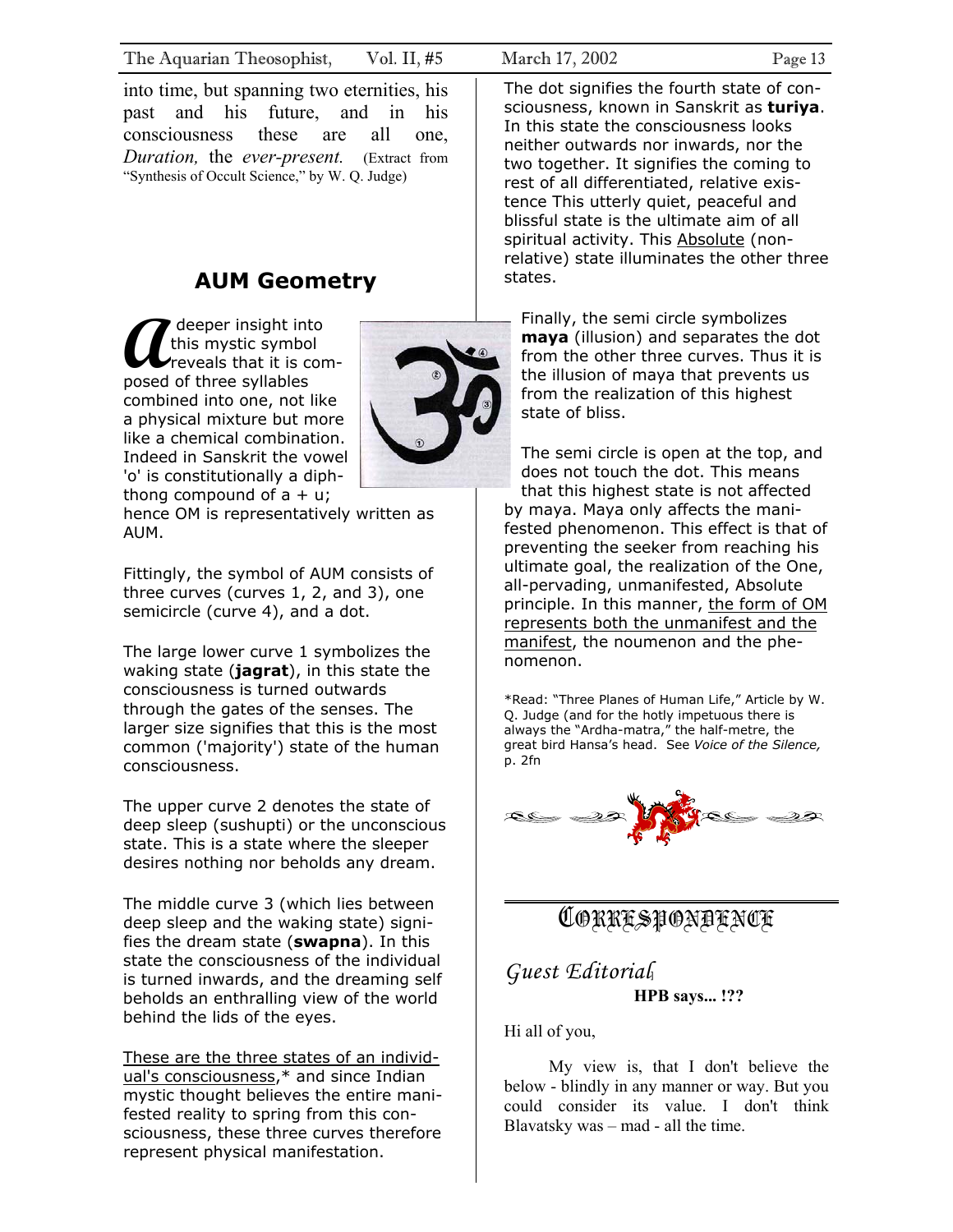| The Aquarian Theosophist,<br>Vol. II, $#5$                                                                                                                         | March 17, 2002<br>Page 14                                                                                                                                                                                                         |
|--------------------------------------------------------------------------------------------------------------------------------------------------------------------|-----------------------------------------------------------------------------------------------------------------------------------------------------------------------------------------------------------------------------------|
| Maybe the following could be of<br>interest:<br>The difficulty of giving one the Wisdom<br>Religion is dealt with by H. P.B. in the Secret<br>Doctrine as follows: | "I speak with 'absolute certainty' only so<br>far as my own personal belief is concerned.<br>Those who have not the same warrant for<br>their belief as I have would be very credulous<br>and foolish to accept it on blind faith |
| 1. Opinion must be reserved because:<br>Complete explanation for initiates only.                                                                                   | What I do believe in is:<br>1. The unbroken oral tradition revealed by<br>living divine men during the infancy of<br>mankind to the elect among men.                                                                              |
| Only a fragmentary portion of the<br>a.<br>esoteric meaning given.                                                                                                 | That it has reached us unaltered.<br>2.                                                                                                                                                                                           |
| Only adepts can speak with authority.<br>b.<br>$-$ S. D., I, 188, 190. II, 55, 90.<br>offered<br>teachings<br>The<br>are<br>as<br>c.<br>a                          | 3. That the Masters are thoroughly versed in<br>the science based on such uninterrupted<br>teaching."<br>$-Lucifer, Vol. V, p. 157.$                                                                                              |
| hypothesis.<br>$-$ SD II, 469.                                                                                                                                     | "The Secret Doctrine is no 'authority'<br>per se; but being full of quotations and texts<br>from the Sacred Scriptures and philosophies of                                                                                        |
| 2. We must lose sight entirely of:<br>Personalities. Only adepts can speak with<br>a.<br>authority.                                                                | almost every great religion and school, those<br>who belong to any of these are sure to find<br>support for their arguments on some page or                                                                                       |
| Dogmatic beliefs.<br>b.<br>Special religions.<br>$\mathbf{c}$ .                                                                                                    | another.<br>There are, however, Theosophists, and                                                                                                                                                                                 |
| $-$ S. D., I, 3, 4.<br>3. We must be free from prejudice.<br>$-$ S. D., III, 1.                                                                                    | of the best and most devoted, who do suffer<br>from such weakness for authority."<br>- Lucifer, Vol. III, p. 157.                                                                                                                 |
| We must also:<br>Be free from conceit.<br>a.<br>Free from selfishness.<br>$b_{\cdot}$                                                                              | The many-sided facets of the mystery<br>language have led to the adoption of widely<br>varied dogmas and rites in the exotericism of<br>the Church rituals.                                                                       |
| Ready to accept demonstrated truth.<br>$\mathbf{c}$ .<br>We must find the highest meaning<br>d.<br>possible.<br>$-S. D., III, 487.$                                | It is they, again, which are at the origin<br>of most of the dogmas of the Christian Church,<br>e.g., the seven Sacraments, the Trinity, the<br>Resurrection; the seven capital Sins and the                                      |
| We must be also non-sectarian.<br>e.<br>$-$ S. D., III, 110.                                                                                                       | seven Virtues. The seven keys to the mystery<br>tongue, however, having always been in the                                                                                                                                        |
| We must remember the handicap of<br>f.<br>language.<br>$-$ S. D., I, 197, 290, 293.                                                                                | keeping of the highest among the initiated<br>Hierophants of Antiquity, it is only the partial<br>use of a few out of the seven which passed,<br>through the treason of some early Church                                         |
| We must aim to become a disciple.<br>g.<br>$-$ S. D., I, 188. II, 246. III, 129.                                                                                   | Fathers---ex-initiates of the Temples---into the<br>hands of the new sect of the Nazarenes. Some                                                                                                                                  |
| We must eventually develop powers.<br>h.<br>$\sim$ S. D., I, 518. II, 85.                                                                                          | of the early Popes were Initiates, but the last<br>fragments of their knowledge have now fallen                                                                                                                                   |
| We must lead the life of Brotherhood.<br>i.<br>$-$ S. D., I, 190.                                                                                                  | into the power of the Jesuits, who have turned<br>them into a system of sorcery.<br>Secret Doctrine by H. P. Blavatsky, vol. 1, page 310-11                                                                                       |
| We must remember that H. P.B. makes<br>j.<br>no claim to infallibility.<br>-S. D., II, 25 note, 273. I, 293.                                                       | S D Vol. 1, Page, 311<br>EGYPT'S MANY RELIGIONS.                                                                                                                                                                                  |
| H. P. B. says:<br>k.                                                                                                                                               |                                                                                                                                                                                                                                   |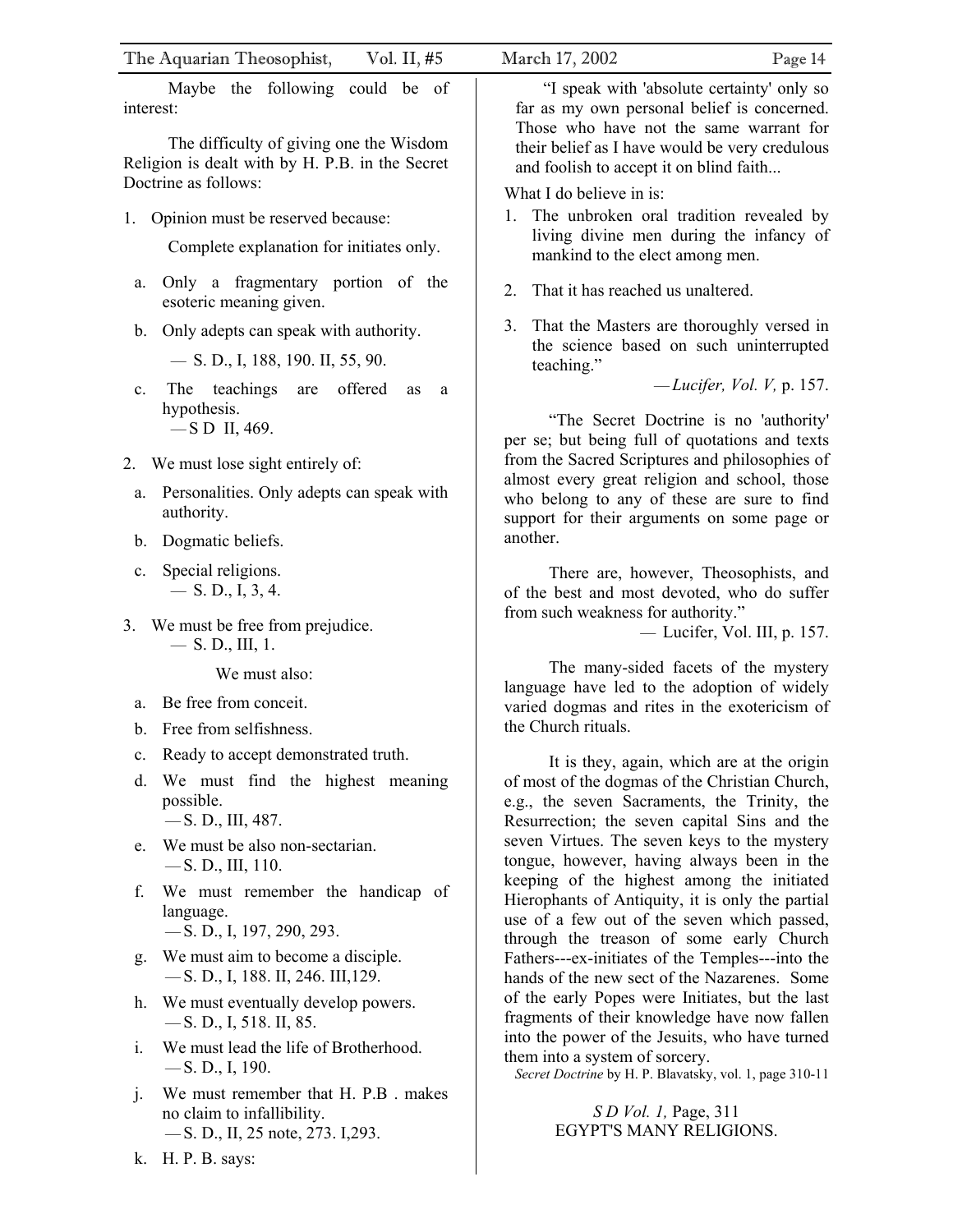It is maintained that INDIA (not in its present limits, but including its ancient boundaries) is the only country in the world which still has among her sons adepts, who have the knowledge of all the seven subsystems and the key to the entire system. Since the fall of Memphis, Egypt began to lose those keys one by one, and Chaldea had preserved only three in the days of Berosus. As for the Hebrews, in all their writings they show no more than a thorough knowledge of the astronomical, geometrical and numerical systems of symbolizing all the human, and especially the physiological functions. They never had the higher keys.

But while supposing that the whole cycle of the universal mystery language will not be mastered for whole centuries to come, even that which has been hitherto discovered in the Bible by some scholars is quite sufficient to demonstrate the claim -mathematically. Judaism having availed itself of two keys out of the seven, and these two keys having been now rediscovered, it becomes no longer a matter of individual speculation and hypothesis, least of all of "coincidence," but one of a correct reading of the Bible texts, as anyone acquainted with arithmetic reads and verifies an addition or total.\* A few years longer and this system will kill the dead letter of the Bible, as it will that of all the other exoteric faiths, by showing the dogmas in their real, naked meaning.

\* All we have said in Isis is now found corroborated in the "Egyptian Mystery; or The Source of Measures," by those readings of the Bible with the numerical and geometrical keys thereto.

Secret Doctrine by H. P. Blavatsky, vol. 1, p. 318 :

MORTEN OLESON



To the Editor of The Aquarian Theosophist

#### More Thoughts on "Big Bangs" and **Cosmology**

 With reference to the letter I wrote recently on Big Bang theory, I subsequently came upon some additional material that might be of interest.

 Beside Fred Hoyle, other reputable astronomers opposed the idea of an expanding universe based on the spectral signature "red shift" of elements that appear to exist throughout the cosmos. Such astronomers accept the phenomenon but explain it as a slowing down of light energy as it travels vast distances—the so-called "tired light" theory. Among them is the astronomer H. Arp of the Max Planck Institute in Germany. While I respect these views, I question their validity. Since when do light particles or rays get tired? $1$ 

 We must be cautious in view of the mounting evidence that the speed of light is a *controllable* phenomena:

Last year, for the first time, scientists, slowed light pulses to a halt and briefly stored them in a gas before permitting them to reemerge at normal speed (SY p, 52). Now, a team of researchers in the United States and Korea has achieved the same result with light in a solid.

Many scientists envision applying this remarkable new means of controlling nature to quantum computers and other future devices whose operation will be based on quantum mechanics (SN: 12/8/01, p. 364).

Stopping and storing light, and the applications these capabilities could lead to, would be "much cheaper and much easier" in solids than in gases, says Alexey V. Turukhin of JDS Uniphase Corp. in Eatontown, N.J.

In the Jan. 14 Physical Review Letters, Turukhin and his colleagues report using off-the-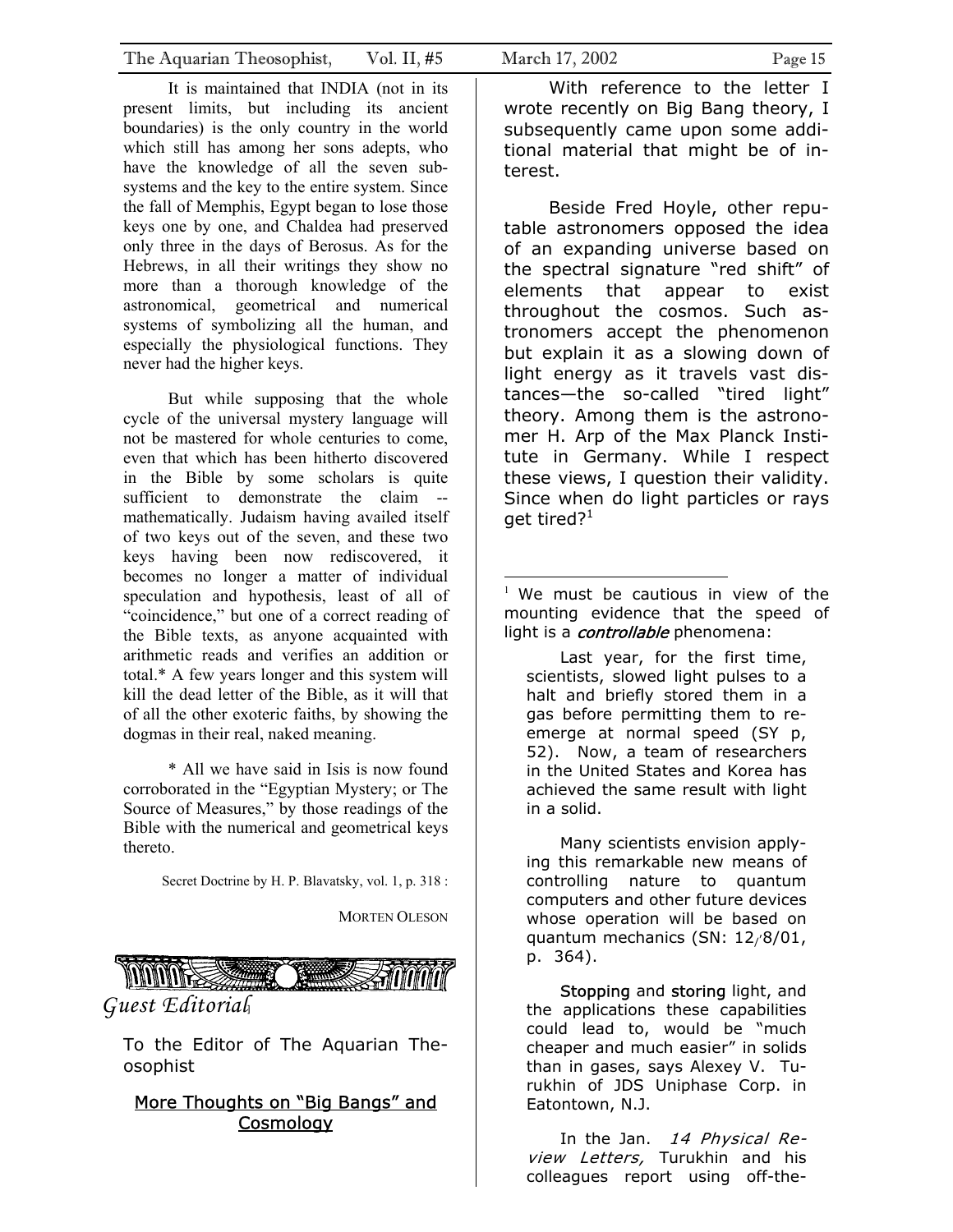New technology in astronomy and space photography has disclosed a much larger cosmos than earlier observations had indicated. A puzzling new factor is that the spectral shift may not be uniform. That is, the rate of expansion is not the same throughout the universe. Some Big Bang cosmologists have modified

 $\overline{a}$ 

shelf crystals of yttrium silicate with some added praseodymium atoms to bring pulses of yellow laser light to a temporary standstill. As the pulses passed through the supercooled crystal, the scientists also shined a second laser on the material. The two beams interfered and combined with each other to create a beam that interacted with a quantum property of the praseodymium atoms known as spin.

That interaction slowed down the light. Then, to stop the pulse altogether, the researchers shut off the second laser, effectively trapping the light pulse's energy and quantum identity in the praseodymium atoms' spins. When the second laser was turned back on, the atoms released their entrapped light. Turukhin, who was at the Massachusetts Institute of Technology at the time of the experiments, and his colleagues report that they could store a pulse of light for up to half a millisecond. Turukhin says that's long enough for many applications. Those include storing and processing information in future computers that would exchange quantum information between matter and light. --- P.W. (Science News, 2/9/02, Vol. 161, p. 94)

When you group or "gang" telescopes and get behind the big bang, there is only a white light phenomenon. While ardent bigbangers may not be deserting the camp just yet, there is undoubtedly a bit of "head-scratching" going on.

their views to include multiple Big Bangs in a vast Universe—a view that makes sense to me. I think this may well be described in the second fundamental proposition of the Secret Doctrine (I, 16), which declares "The Eternity of the Universe in toto as a boundless plane; periodically 'the playground of numberless Universes incessantly manifesting and disappearing…" We might add "pulsating" or "expanding and contracting" to the action of the numberless "living" Universes.

 With regard to the commentary on Stanza III on pages 62-3 of SD I, let us review it in its highly metaphysical context:

"…the eternal and changeless LAW … causes the great periods of Activity and Rest, called … the 'Days and Nights of Brahmâ.' The expansion 'from within without' of the Mother, called elsewhere the 'Waters of Space,' … does not allude to an expansion from a small centre or focus, but, without reference to size or limitation or area, means the development of limitless subjectivity into as limitless objectivity. 'The ever (to us) invisible and immaterial Substance present in eternity, threw its periodical shadow from its own plane into the lap of Maya.' It implies that this expansion, not being an increase in size—for infinite extension admits of no enlargement—was a change of condition."

 The expansion from within and the presence of interpenetrating planes of substance in no way invalidate a relative external expansion (Big Bang). I think that the two can take place at the same time. But just as surely as there may be an incredibly huge expansion, so will there also be a similar contraction or coming together. It is interesting that H.P.B.'s description of the birth of the Cosmos in the Stanzas sounds like the birth of a human being,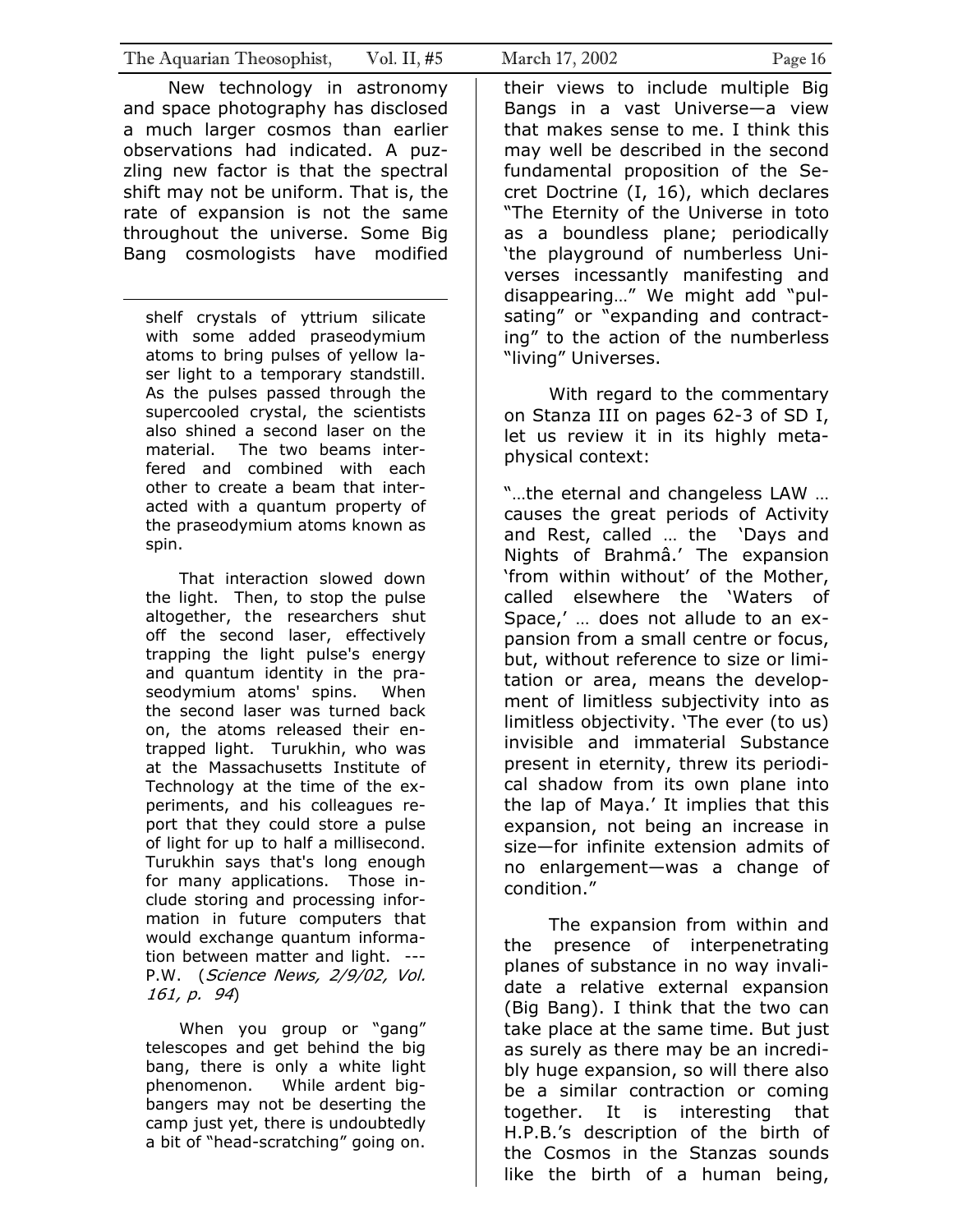which reinforces the idea of analogy in cosmic and sub-cosmic processes.

 Following the chart of the ages and day/night of Brahmâ on pages 69-70 of SD II, which is also found in W.Q. Judge's Ocean of Theosophy (125), one day of this symbolical being would include many Big Bangs. The Big Bangs and Big Implosions are like the inbreathing and outbreathing of Brahmâ during "his" cycle of life. As above so below and conversely.

> G.E.N. 2/21/02



## THE BRIGHT SPOT OF LIGHT

A reply by H.P. Blavatsky in *Lucifer*

[Vol. III. No. 2, November, 1881.]

[MADAME,—In the last issue of your valuable journal, a member of the New York Theosophical Society seeks to be enlightened as to the cause of a bright spot of light which he has often seen. I also am equally curious to have an explanation. I attribute it to the highest *concentration* of the soul. As soon as I place myself in *that* prescribed attitude, suddenly a bright spot appears before me which fills my heart with delight, this being regarded as a special sign by the Indian devotee that he is in the right path, leading to ultimate success in the Yoga practice, that he is blessed by the special grace of the Almighty.

One evening, sitting on the ground cross-legged, in that state of concentration when the soul soars into high regions, I was blessed with a shower of flowers—a most brilliant sight, which I

long to see again. I tried to catch at flowers so rare, but they eluded my grasp and suddenly disappeared, leaving me much disappointed. Finally two flowers fell on me, one touching my head and the other my right shoulder, but this time also the attempt to seize them was unsuccessful. What can it be, if not a response that God has been pleased with his worshipper, meditation being, I believe, the unique way of spiritual worship. P.

## *[September 18th, 1881*.]

It depends. Those of our orthodox native contributors who worship some particular God—or, if they so prefer, the one Îshvara under some particular name—are too apt to attribute every psychological effect, induced by mental concentration during the hours of religious meditation, to their special deity, whereas, in ninety-nine cases out of one hundred, such effects are due simply to purely *psycho-physiological* effects.

We know a number of mysticallyinclined people who see such "lights" as that described above as soon as they concentrate their thoughts. Spiritualists attribute them to the agency of their departed friends; Buddhists (who have no personal God) to a pre-nirvânic state; Pantheists and Vedântins to Mâyâ—or the illusion of the senses; and Christians—to a foresight of the glories of Paradise.

The modern Occultists say that, when not directly due to cerebral action, the normal functions of which are certainly impeded by such an artificial mode of deep concentration—these lights are glimpses of the Astral Light, or, to use a more "scientific" expression, of the " Universal Ether," firmly believed in by more than one man of science, as proved by Stewart and Tait's *Unseen Universe*.

Like the pure blue sky closely shrouded by thick vapours on a misty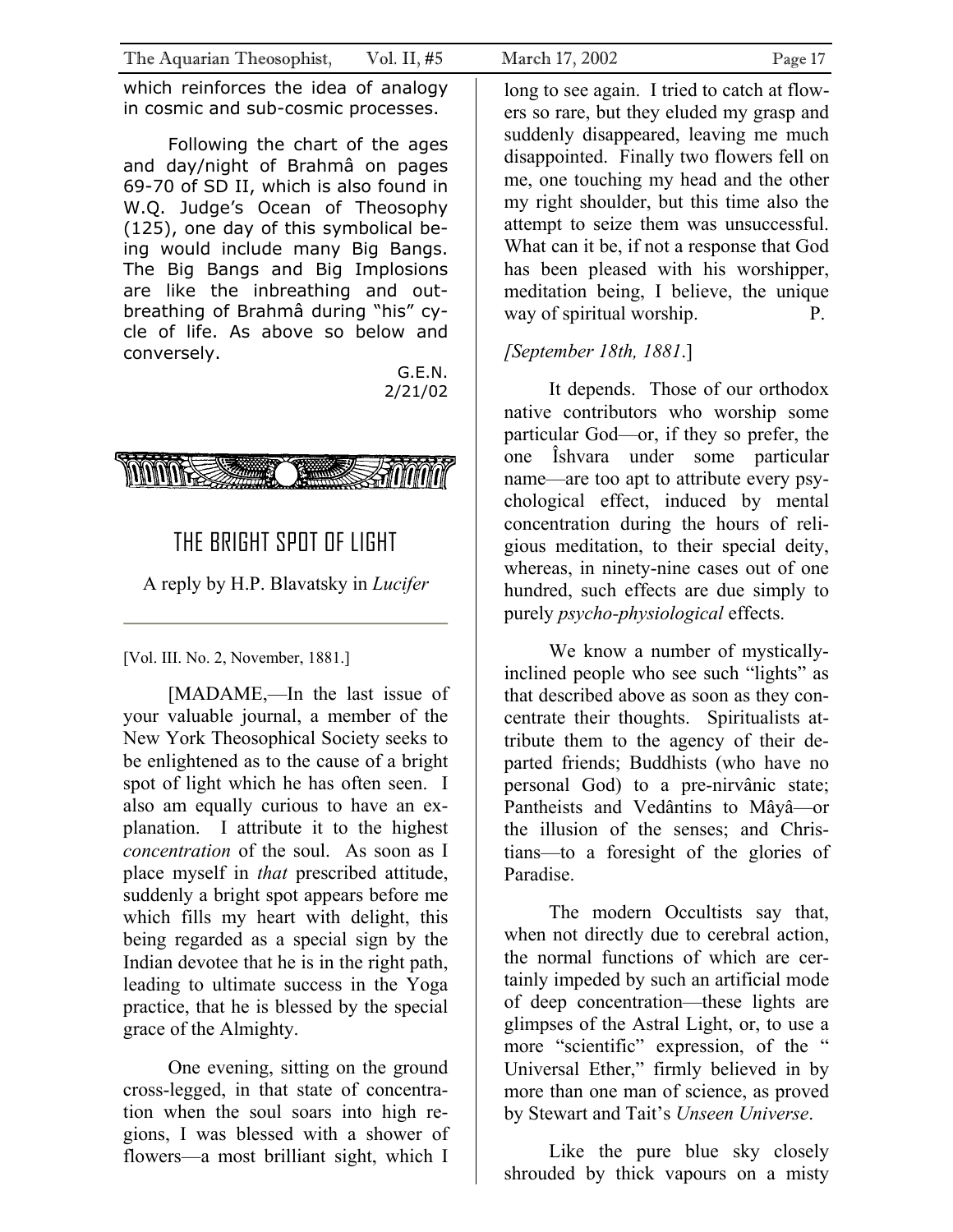day, so is the Astral Light concealed from our physical senses during the hours of our normal daily life. But when, concentrating all our spiritual faculties we succeed, for the time being, in paralyzing their enemy (the physical senses), and the inner man becomes, so to say, distinct from the man of matter—then the action of the ever-living spirit, like a breeze that clears the sky from its obstructing clouds, sweeps away the mist which lies between our normal vision and the Astral Light, and we obtain glimpses into, and of, that Light.

The days of "smoking furnaces" and "burning lamps" which form part of the biblical visions are long gone by—to return no more. But whoever, refusing natural explanations, prefers *supernatural* ones, is, of course, at liberty to imagine that an "Almighty God" amuses us with visions of flowers, and sends burning lights before making "covenants" with his worshippers.



## THE COFFEE KLATCH

#### **Coffee Maker:**

While the coffee's brewing I shall share Helen's poem:

I wrote a poem yonks ago...

Things keep changing. Shifting, morphing and rearranging. What is this world in which we live in constant state of motion? God's Great Plan or some recently emerging notion Where questions are withholding The answers that are just unfolding. The more one asks The less one learns Internally the Spirit burns It's just as I had previously believed:

Know Thyself and all will be revealed. And *namaste* to you too!

### **Furtive Bystander: hi helen--**

Real occultists are usually pretty rare, even in the so-called "golden age" because unselfishness does not have a driving appeal even for mystics. Notice: of all the jillions of spiritual web-sites how many tell the truth about Karma or human growth. Over here in this country they try to make you think you can shell out \$150 for a week-end retreat and get spiritual!!! So much for the haze of money-daze!! However, there are always a few, and there is a new cycle beginning. People who love humanity are like dragon's teeth, very hard to stamp out!! Gentle service runs by waves, or impulses, or by harvesting and planting. We bring in a harvest and test it for unselfishness --- all starts with tons and tons of material, but when the threshing is over and the FINE seed are sifted from the chaff only a few pounds remain -- but it's a magic **few** with the "eyes of eternity."

**Collected lady in the right center booth:** Ah, here they go again. When it's interesting I forget my coffee and it gets cold. When it's boring, I drink too much and stay awake all night!!

**Smart Aleck:** Yes, madam, life is full of pitfalls. Bruce came unglued when he read Brigitte's stuff on reconstructing theosophy. Her act reminds me a little of the late Senator Joe McCarthy. He would wave a huge list of names at the audience as known communists threatening the country. On later inspection, the "huge list" turned out to be pages taken from a phone book. Here are Bruce's comments to our erstwhile iconoclast:

============================== Brigitte,

At 09:11 AM 2/1/02 -0500, you wrote: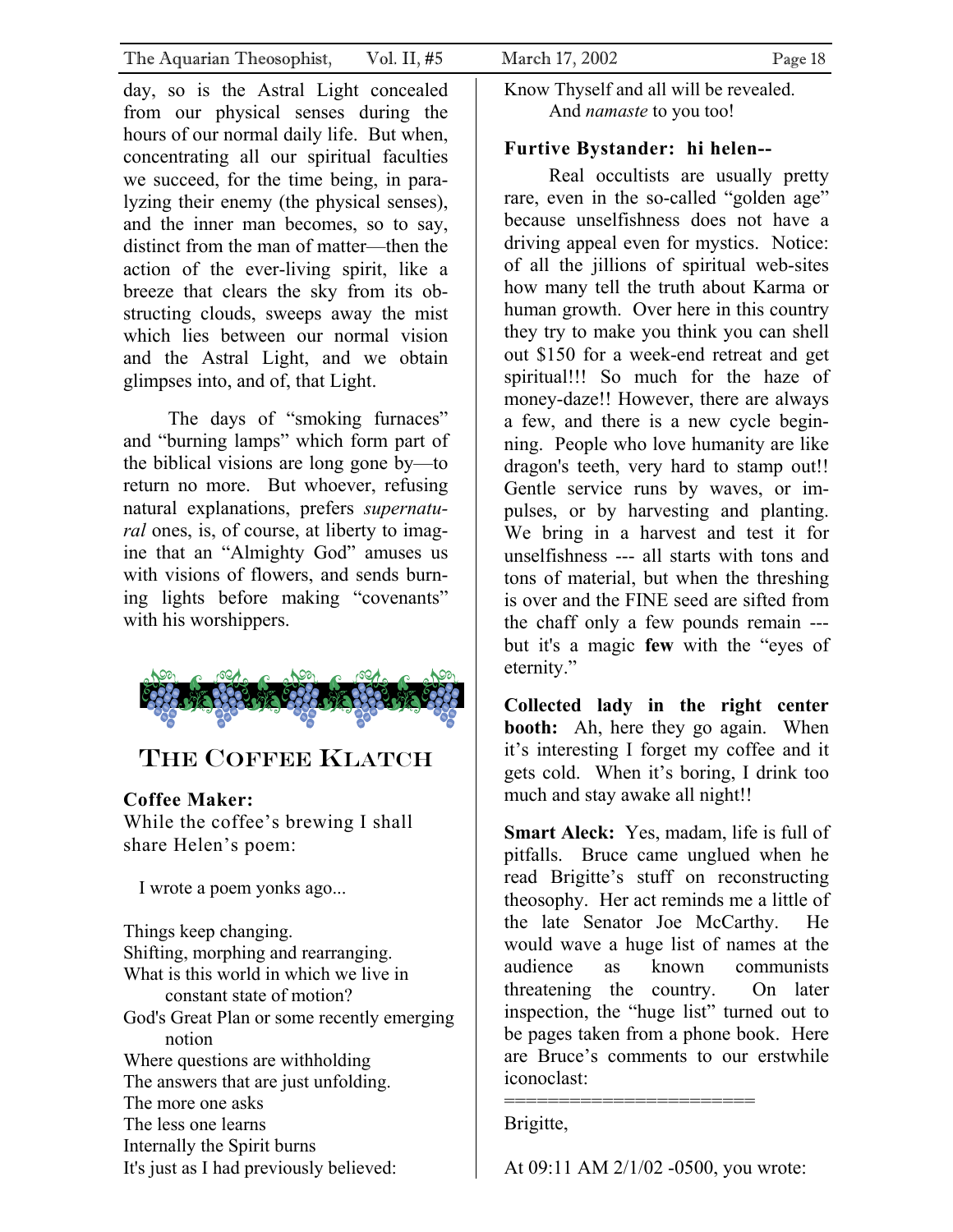In earlier mails I described the reinvention of the TS after the founders moved to India, from a psuedo-spiritualist organisation involved with drugs, astral travel, and the search for "magicians", to the second re-invention after Blavatsky moved from Oostende to London, with the support of members from the "Blavatsky Lodge"that helped the promotion of the form of Theosophy considerred today as "traditional" Blavatskyan Theosophy, although it really was a re-invention again.

============================= I am not sure if you are familiar with the colloquialism, "hatchet job." It means that you try to hack your opponent to pieces with innuendo and half-truths and with, as in your case, a long list of supposed evidence which is merely a list of possible references and associations without the evidence really being of the sort which is definite and which supports your conclusions (or more accurately, implications and innuendo, because you are not really drawing conclusions in most of what you submit here).

Thus you condemn by innuendo rather than by actual evidence.

Of course any organization "reinvents" itself over and over again as the membership and the experiences of the members change.

That is inevitable. One might even imply through innuendo that the kind of judgements you are involved in are a direct line of descent from the Inquisition and its methods which judged with incomplete information and tried to destroy through implication and rumour. Are we therefore to say that your arguments are merely the Inquisition "re-inventing itself"? That is the kind of argument you are using here.

Of course the TS has been mistaken in its emphasis at various times in its life, as have all organizations. But you seem to imply in your other writings that be-

cause of some errors in judgement, therefore the whole of Theosophy is a pile of "----." If we follow the same line of argument in relation to your presentations we would have to conclude that everything YOU say would be brought into condemnation because you also make errors in judgment at quite a number of points.

There is a saying in India,

The strainer said to the needle, "You have a hole in your tail."

That means, in case it is not obvious, that the strainer, with many "holes" or faults in it, should not be condemning the needle which has only one.

Your blanket condemnation brings up no real evidence or roads of inference. It charges to the battlefield with large brush strokes of innuendo and unproven assertions.

Than again, where is your solution? What are you proposing as an alternative to Theosophy? There are obviously many alternatives, but what is yours? Don't you have anything positive to say about anything?

What are your motives in all of this? Are you stuck only in the "destroy, destroy, destroy" mode of thinking? Or as my Trinidad relatives say,

Why you so angry about everyting, man? My fada kill you fada?

In frustration at reading a long litany of unsupported innuendo and halftruths with no alternatives offered. But perhaps I should take my own advice and just not read what you have to say?

Peace,

**BRUCE** 

**Harried Student:** We will have to keep Bruce away from Brigitte's site. (turning to person next to him) By the way, who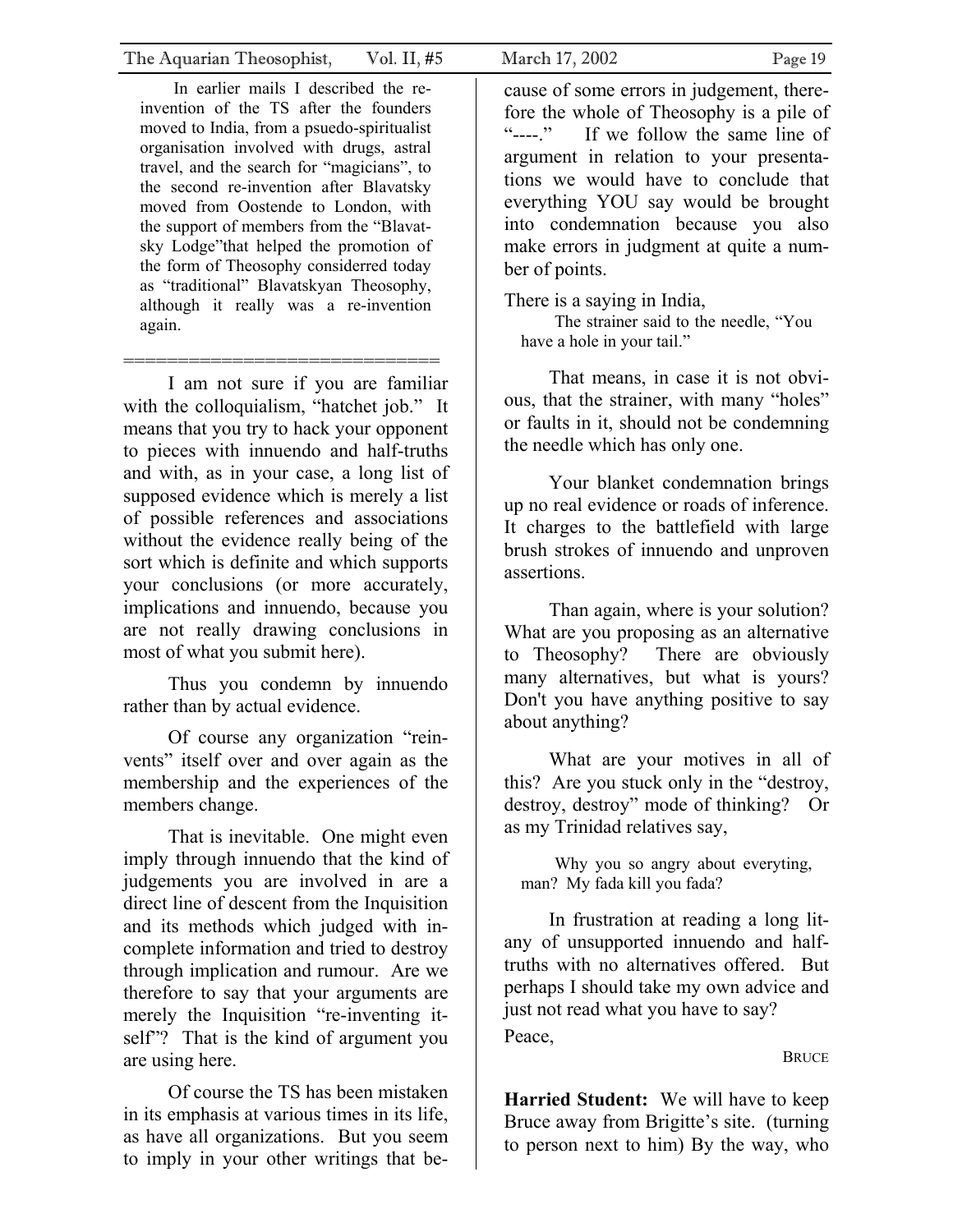does the Sunday Morning Class? Are you by yourself?

**Tired Philosopher:** Don't worry, theosophy is the motive of the way we live all 24 hours every day. The lodge may die or it may live, we can't worry about structure. The reason we do what we are doing---win, lose or draw--- is what stands up in eternity --- In fact, I think that's what *Light on the Path* means when it says live in the eternal. Everything ---odd as it may seem!---is exactly the way its supposed to be and if we give each day our best shot for the benefit of UNITY rather than the "pieces" then meaning begins to "unravel" out of what seems unjust or chaotic. I try to remind myself each day I belong to the sky and not to my body or any of these relations — I owe them my "duty" but not my allegiance, the "inner man" gets that.

So, when you and I front St. Peter with our best smile and demand admittance, we can remind him that despite our disheveled appearance we are straight up from the underworld, with engraved greetings from Myalba! Our shirts may be dirty and our tears show the after thought of sights unspeakable, but the heart is there ready for another cycle and a "new edition."

#### *Frequently Asked Questions*  How do I subscribe? Send email request to ultinla@Juno.com  $Cost?$  - There is no charge for a subscription. What if Aquarian Theosophist won't open properly? Write ultinla@juno.com Is The Aquarian Theosophist Archived on the Internet? Yes: www.blavatsky.net and www.teosofia.com {Blavatsky.net is currently having problems with space. We checked with www.teosofia.com and that is not a problem at this site. The Aquarian Theosophist does get "spacey" due to our abhorrence of barebones formatting, so we are grateful to

Rodolfo Don for his indulgence of our "roomconsuming" ways!!}

If I cannot open an issue, can I get a free hardcopy? Yes, give us your snail-mail address.



999999999999999999999

#### **DNYANESHVARI**

## **XVI**

[The *Dnyaneshvari* is mentioned many times by Madame Blavatsky, always in glowing terms. The following rendition is extracted from Manu Subedar's translation. The great Sage, Dnaneshwara Maharaj sang this work to his people when he was quite young. He did it in their native language, Marathi, about 700 years ago. It is his commentary on the *Bhagavad Gita.*]

[Continued from Vol. II, #4]

## Chapter VII

**Krishna says to Arjuna:** I shall give you now some idea of the knowledge of Brahman as well as the knowledge of the world to enable you to appreciate for yourself the greatness of Brahman, as clearly as you would see the luster of a jewel placed in the palm of your hand. You may think that it is not necessary to know anything about the world, but you are wrong. It is only when the knowledge of the world is complete, that the intellect closes its eyelids and remains steady like a boat, which has been moored on a bank. Highest knowledge is that, in which there remains no curiosity, which is followed by logicv and which gives no room for imagination. Knowledge, which has not got this characteristic, is worldly knowledge and it is false. True knowledge destroys this ignorance and burns worldly knowledge to cinders. In true knowledge, one neither speaks nor is spoken to, and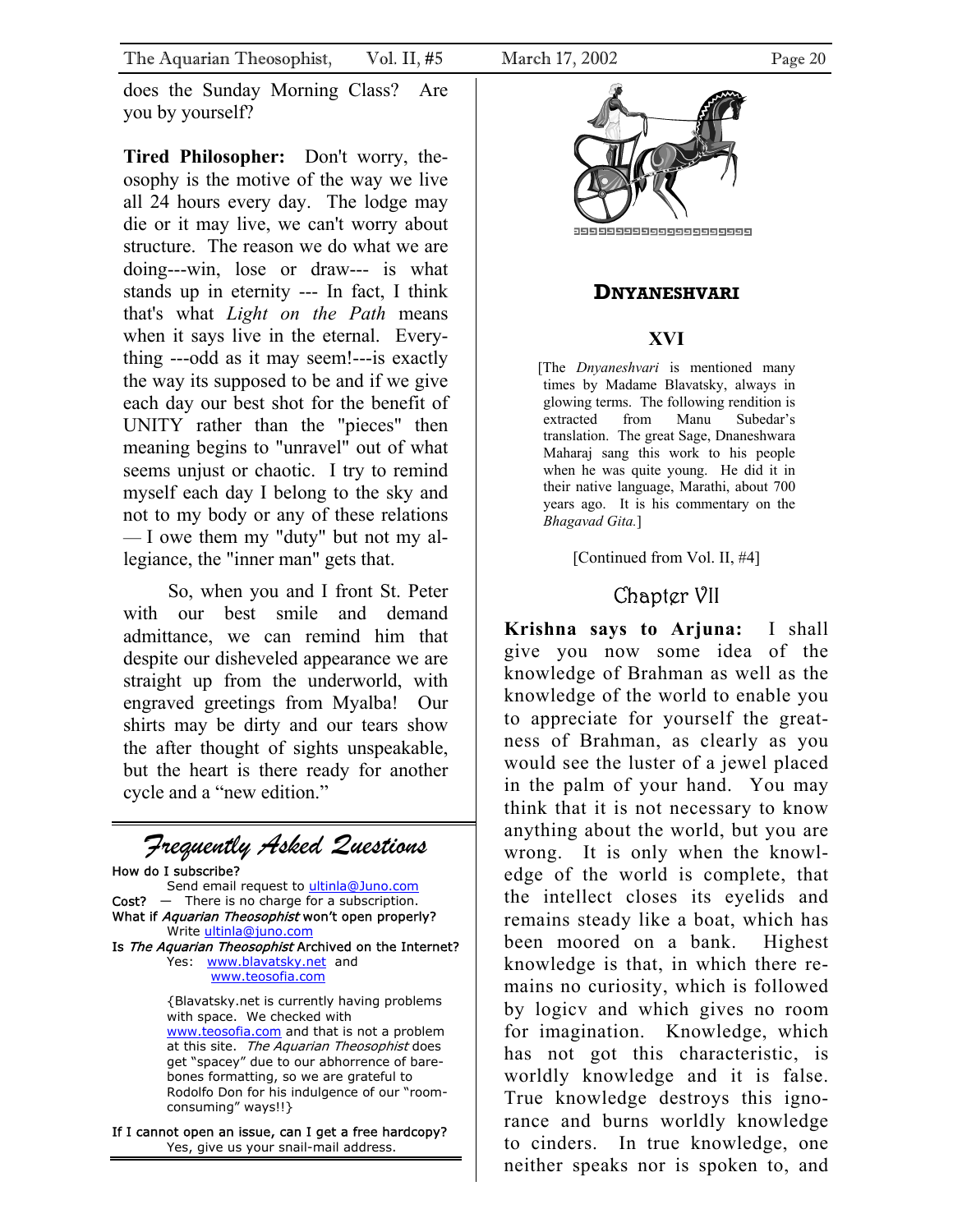the distinction between the large and the small disappears. I shall tell you this secret and valuable principle. Out of millions of men, only a few entertain the desire for true knowledge and out of those, who do, only a few again realize that goal. It is like the crown of victory reaching one individual hero, where many are wounded in battle out of an army formed by selection from the scattered millions all over the world.

 Like the shadow of one's body, the various elements constitute My Maya. This is called Prakriti, and it is eight-fold. From these, everything is produced in the world. These are water, light, sky, earth, wind, mind, intelligence and consciousness; it causes sorrow and illusion to the mind; it gives intelligence its own quality and through the feeling of "I," it moves the world. This self-acting principle, operating on the various elements, leads to the creation of living beings. Like the controller of currency keeping an account of bad coins and good coins, Prakriti keeps an account of good and bad actions. Since Prakriti is merely a reflection of Myself, I am the beginning, the middle and the end of the universe. Just as a mirage is caused by the sun, Prakriti is caused by Me. When you take away Prakriti from the universe, nothing remains but Myself. Like the thread holding the beads, I hold the universe, everything invisible being inside Me. Hence it is that for the Yogi, nothing happens outside the path of duty, though passions arise on account of the nature of the senses. In the light of self-control, there is no straying into the by-paths of sin and desires work along the prescribed lines.

 Further the three characteristics (Gunas), *viz.,* Satwa, Rajas and Tamas, find their origin in Me, but I am not in them, in the same way, as a dream is part of the awakened life, but never vice versa. Being Omnipresent, I have no characteristics. The clouds gather in the sky, but the sky is not in them. The water is in the clouds, but the clouds are not in water. Smoke is produced by the fire, but there is no fire in the smoke. Similarly all characteristics arise out of Me, but I am not in them.

 These characteristics are My own projections, but constitute an effective screen, like weeds growing from water concealing that water, or clouds concealing the sky. We call a dream unreal and yet it grips one when he is asleep, thus enabling unreality to conceal reality. Tears produced in the eye prevent one from seeing clearly. In this way, living beings do not recognize Me and being Mine, they do not assume My form, like pearls, which come out of water, do not become water again. A vessel made of earth, while it is yet soft and unset, can revert to its original condition, but once it is put through the furnace will always remain separate from earth. In this way living beings, though part of Myself, run through life as separate entities on account of this extraordinary principle of evolution (Maya). Though arising from Me, they are not in My form. Being Mine, they do not know Me. They move blindly, controlled by desires, being obsessed with their individual delusion, *viz.,* "I am I," and "this is mine."

[TO BE CONTINUED]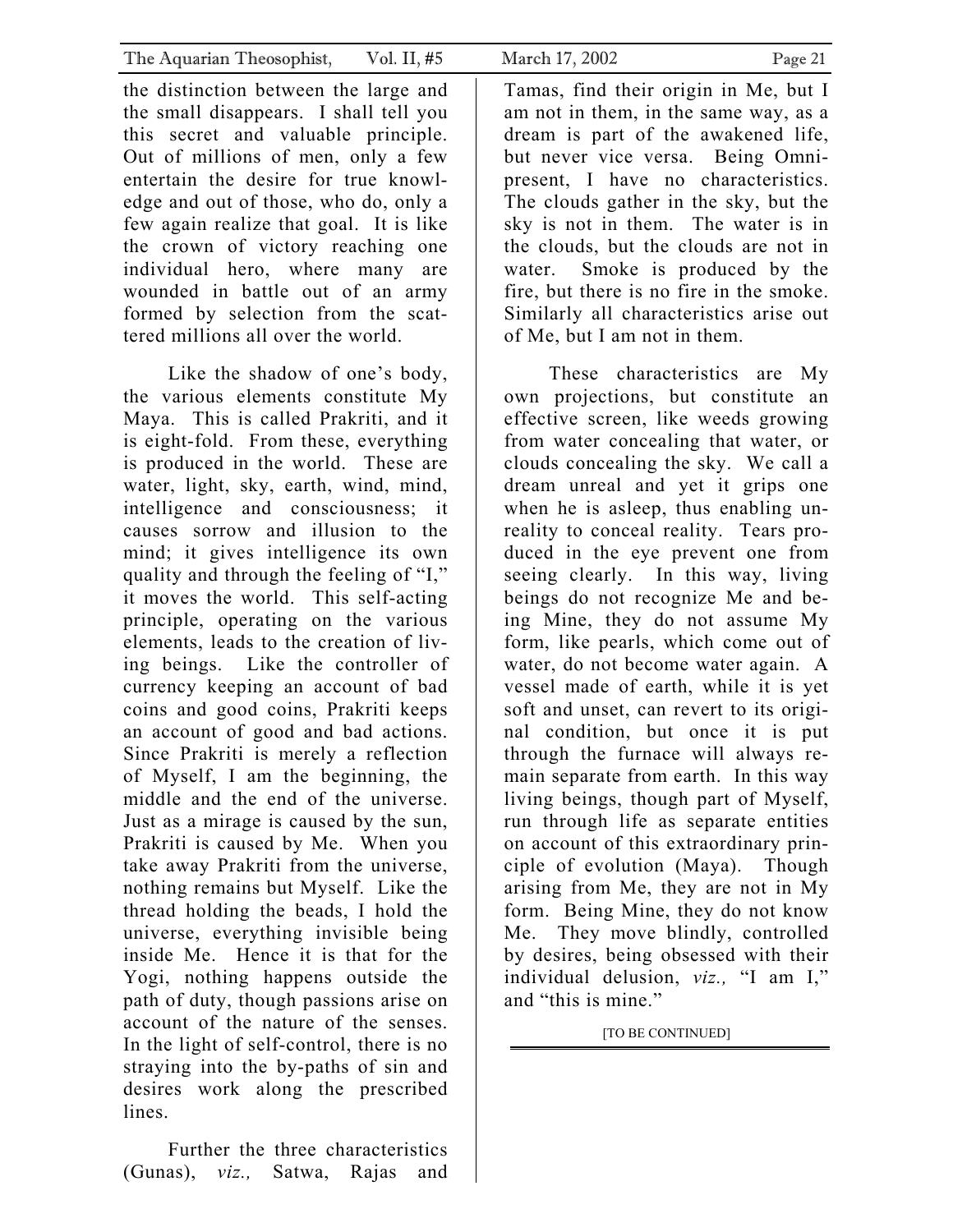

Village

Sarasota, Florida Theosophy Group

Meets Weekly on: WEDNESDAYS:  $-7 - 8:15$  P.M.  $SUNDAYS$   $-11 AM-12:30 PM$ 

We are a very friendly group of students with various religious and philosophical backgrounds. Our goals are to discuss and understand the universal truths of Theosophy.

On Wed. nights we are studying, *The Ocean of Theosophy* by W.Q. Judge, and on Sunday mornings we're discussing *Isis Unveiled* by H.P. Blavatsky and *Light On The Path* by Mabel Collins.

We structure our meetings so that anyone who is visiting for the first time will feel comfortable and easily follow along.

Most topics include: The Absolute, Karma, Evolution, Reincarnation, Universal Truths and Eastern/Western esoteric philosophies. Meetings are free and all are welcome.

Our address is: 2700 S. Tamiami Tr. Suite #14 (we're moving to Suite #11 in October), Sarasota Florida, and our phone number is: 941-312-9494.

Please feel free to call Bob Waxman if you need any additional information.

#### United Lodge of Theosophists **Theosophy Hall 77 W. Encanto Blvd. Phoenix, Arizona 85003**

**Telephone (602) 256-6384**  Email: phxultlodge@hotmail.com Web: http://www.phx-ult-lodge.org/

**Study Classes Sunday Evenings 7:30 — 8:30 pm**  *The Key to Theosophy* **by H.P. Blavatsky** 



All welcome No collections **Ancient Wisdom tradition**  From the Writings of

 **H. P. Blavatsky & W. Q. Judge Schedule: 2002 Sunday Classes--** 11:a.m. – 12:45 p.m., **March: 10,24 April: 7, 21 May: 5,19 June: 2, 16 Currently studying –** 

**The Secret Doctrine** 

**By H.P. Blavatsky** 

**A Synthesis of Religion, Science, and Philosophy** 

#### Located at:

TRS Professional Suites, 11<sup>th</sup> floor 44 East 32nd Street (between Park & Madison) New York, N.Y. Near subway and bus lines.

#### Contacts:

Mirror1@optonline.net Tmwriteres@mindspring.com Davidgro@webspan.net *www.geocities.com/theosophycircle/*  Phone:

> David – (718) 438 – 5021 Amedeo- (973) 697-5938

--Classes are free and open to all--

**United Lodge of Theosophists**  Robert Crosbie House 62 Queens Gardens London W23AH, England **Tel +(44) 20 7723 0688 Fax +(44) 20 7262 8639 Contact us: ult@ultlon.freeserve.co.uk** SUNDAYS 8.00 - 9.00 p.m.

**U.L.T. Meetings are free and open to all. SCHEDULE FOR—**

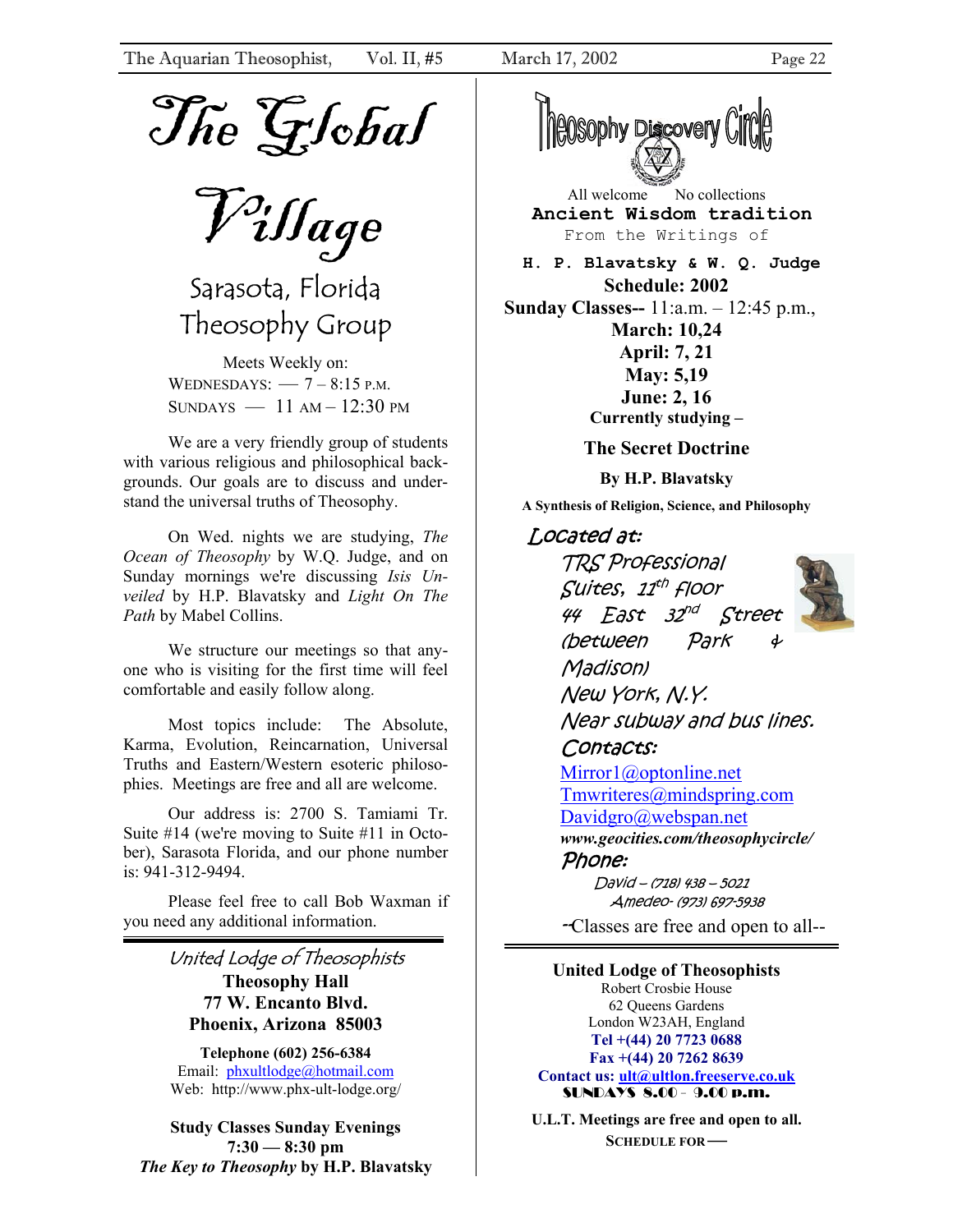#### **See Schedule and article, pages 28-29**

**Sundays 8.00 - 9.00 p.m. INFORMAL MEETINGS All are welcome to attend the meetings: they are held in an impersonal, friendly atmosphere.** 

> **THEOSOPHICAL STUDY CLASS Wednesdays 7 - 8 p.m.**

## **THEOSOPHY**

*Secret Doctrine Classes*

**Wednesday 2 to 4 pm — Antwerp** 

**Wednesday 7:30 to 8:45 pm — Los Angeles Long Beach — Monthly S.D. class.**  First Saturday of every month (Jan. 6<sup>th</sup>, **Feb. 3rd, etc.)**

#### **THEOSOPHY HALL**

347 East 72 Street New York, NY 10021 (212) 535-2230 e-mail: otownley@excite.com

**Den TEOSOFISKA Ursprungliga Undervisningen UNITED LODGE OF THEOSO-PHISTS, Malmölogen Kungsgatan 16 A, Malmö**

#### **DHARMAGRUPPEN Höstterminen onsdagar 18.00 - 19.00 Studiegrupp i Den Hemliga Läran av HPB**

**I höst studerar vi Den Hemliga Läran eller Dzyans Bok som den förmedlades av Helena Blavatsky på uppdrag av Mästarna från den Stora Logen.** 

**Vi kommer att belysa DHL från olika håll, bl.a. från dagens vetenskapliga upptäckter. Det kommer att ges stort utrymme för frågor och samtal kring den teosofiska filosofin.** 

**Den Hemliga Läran kan betraktas som den teosofiska filosofins ryggrad. Det mesta som finns i denna bok speglar kärnan i teosofins esoteriska lära.** 

**"Det finns ingen Religion högre än Sanningen"** 

#### **Välkomna!**

#### **ULT-FÖREDRAG kl. 19.30 - 20.30 November**

den 7 november....Vad innebär kollektiv karma? den 14 november....Tibet, Panchen Lama & Blavatsky den 21 november....Spinoza (stora teosofer genom tiderna) den 28 november....Esoteriska Samtal: Teosofi & Channeling

#### **Välkomna!**

#### T.K.s BOKHANDEL

**Teosofiska Kompaniets Bokhandel** är öppen på ONSDAGAR före och efter föredraget 18.00-19.00 och 20.30-21.00 på Kungsgatan 16 A, II vån.

**Litteratur**: Boklista skickas gratis. Böcker kan beställas per post, telefon, Internet eller köpas direkt hos:

**Teosofiska Kompaniet**, Roslins väg 6, 217 55 Malmö • tfn **040-26 22 11 • 0709-26 22 12**

E-post: **redaktionen@teosofiskakompaniet.net** Internet**: www.teosofiskakompaniet.net**

Stiftelsen Teosofiska Kompaniet TKs verksamhet drivs helt och hållet på ideell basis. Alla donationer i form av gåvor, arbetsinsatser eller dylikt som stödjer vårt fortsatta arbete är därför varmt välkomna.

**Postgiro**: 444 58 09-9 **Bankgiro**: 5271-7972

> **LOGIE UNIE DES THÉOSOPHES Loge Unie des Théosophes 11 bis, rue Kepler – 75116 Paris**

> > **Conferences — Panels**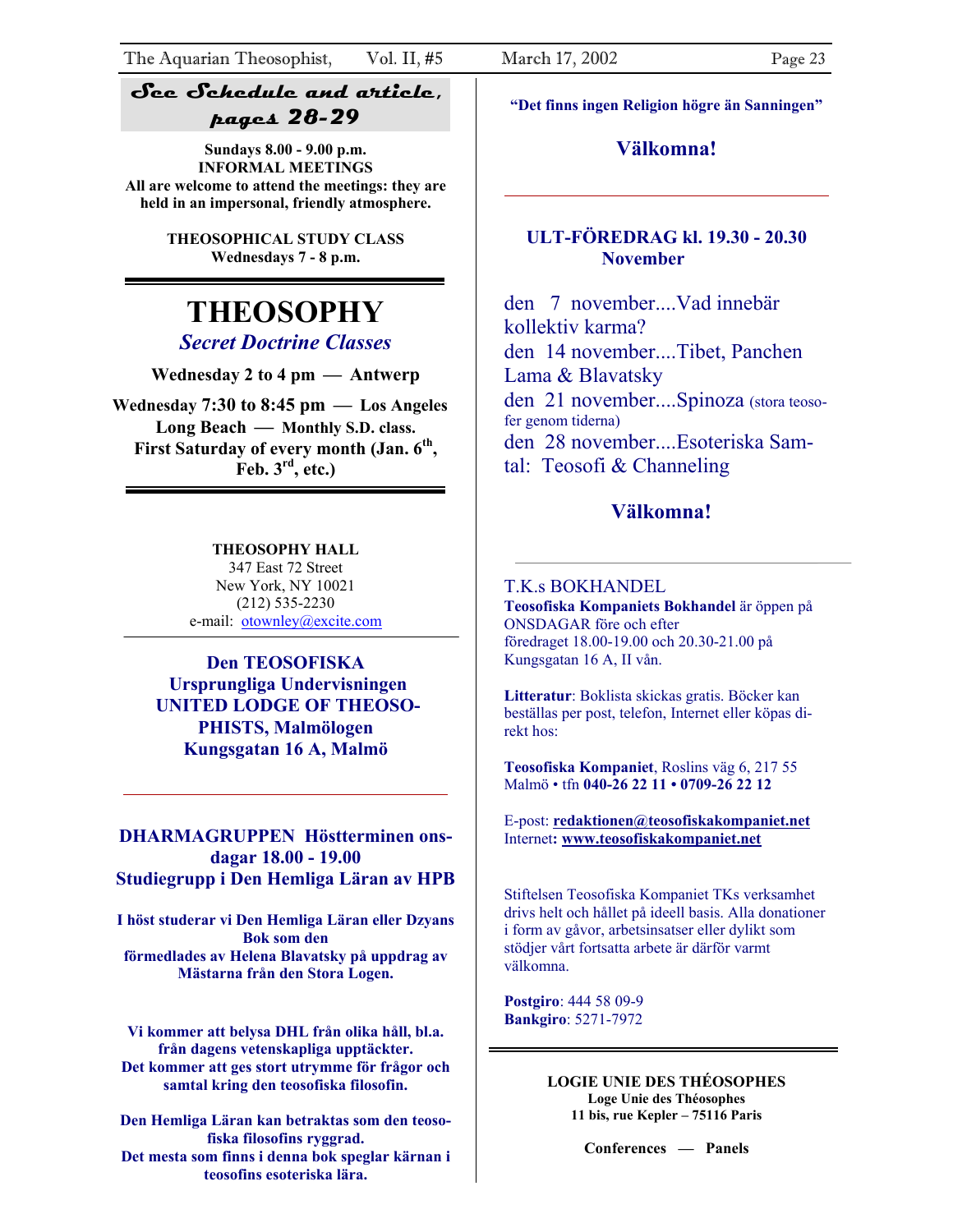[Schedule being obtained]

**Los Angeles 245 West 33rd Street Los Angeles, CA 90007** 

**Wednesday 1:00 p.m. — 2:15 p.m. Studying** *Bhagavad Gita* 

*Loge Unie des Théosophes Douala Camaroon B.P. 11372 Douala Localisation Ndog - Bong* 

*Heures d'ouverture: mercedi 19h – 20 h 15 Samedi 19h – 20 h 15*  **Toutes les activités de la Loge sont libres et gratuites Les reunions commencent et se terminent aux heures précises indiquées La Loge est maintenue en activité par des participations bénévoles Tel: 40-76-72** 

**SEND AN Email OFYOUR MEETING SCHEDULE FOR POSTING (ultinla@juno.com)** 

## The "real" work is done on an individual basis

**Yes, a local Theosophy study group would be a very good idea to have. I haven't attempted to do it thus far because of some of my limitations and that being both blind and deaf. I communicate pretty well over the INTERNET because I use enhanced visual for the monitor screen and having a group of two or three individuals who are truly interested in "self-realization and selfawareness would certainly be most interesting. From** 

**what I can see apparently there are about 13 or so people in the state of Kansas who are registered with the Blavatsky Network but I have no idea how to connect with them. Currently I am not very computer savvy having only been on the INTERNET for about a year. So some of the puzzle of how to connect is lost to me. For example I don't know how to reply to the various messages given on the three B N groups (basic, study and Secret Doctrine) so there is still much to learn.**

**I have gained much from being able to connect to the Blavatsky web site as well as Wisdom World and much of those documents on site I print out for further reading and contemplation. I have the type fonts set for 20 pts. and at high contrast so it is easy to read.**

**One of the basic concepts that has come to**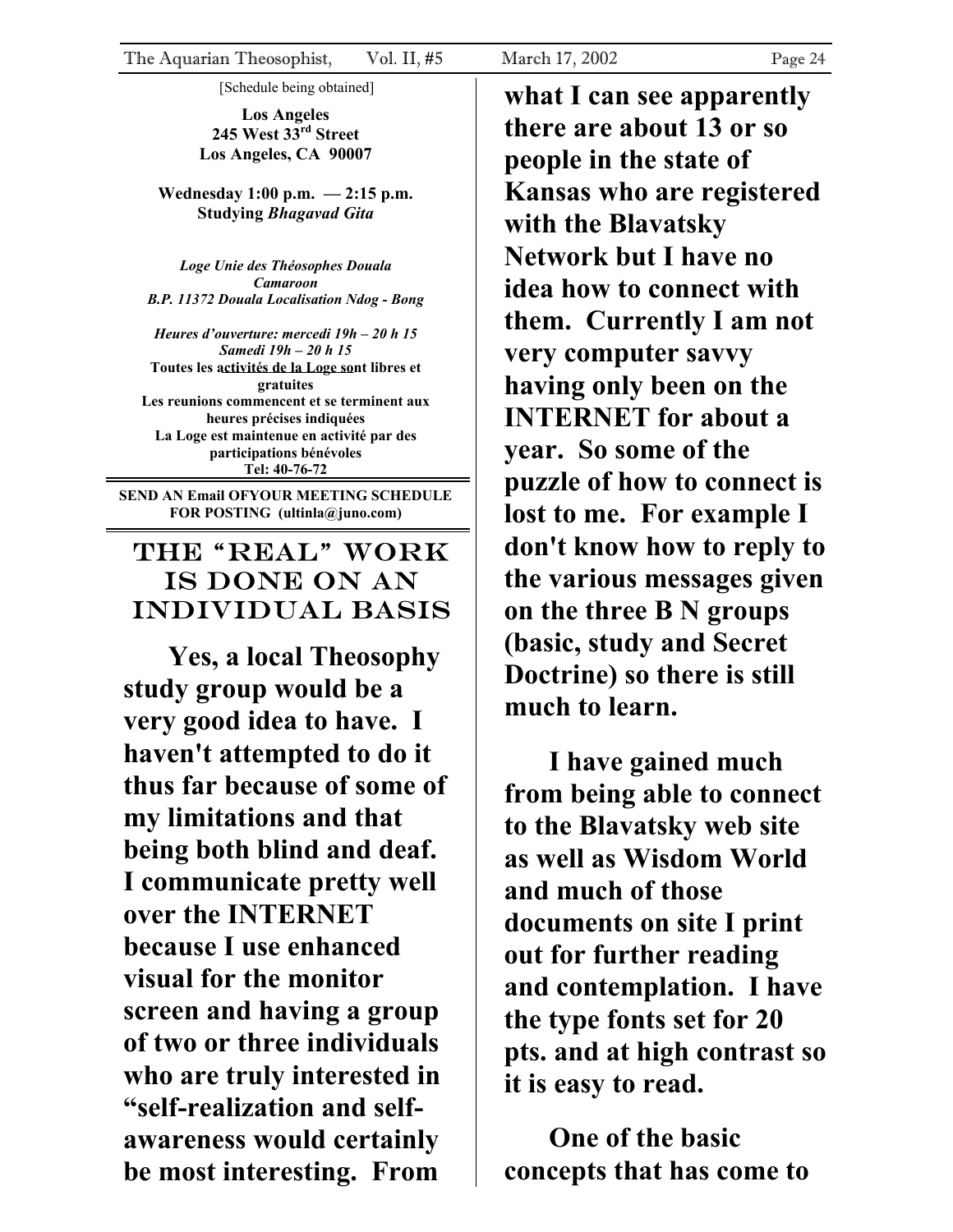**me about learning self awareness is the importance of "silence" and going deep within to discover the true answers for one self.**

**It is very true that study groups do assist in the gentle movement to self discovery and wisdom; yet I believe the "real" work is done on an individual basis. We come together to share ideas and thoughts that come about and to enhance our own understanding of principles of the Universe and Cosmic Consciousness. It is all a part of the action of living on this third rock from the sun.**

**George Thomas** 

## POINT OUT THE WAY

[Continued from Vol. II, Issue #4]

## **XVI**

Chapter III V. — The "S. D." Basis

**Concluding Comment about Chapter III:** Perhaps all of us think of Chapters II and III as "a mighty tough

proposition," especially when we

pass from the *Ocean* to *The Secret Doctrine* discussion of the same subjects that are re-presented by Mr. Judge. In these chapters we shall find the equivalent of many pages and thousands of statements in H.P.B.'s work, and, after we have been studying her statements for a few lifetimes, we shall begin to appreciate what Mr. Judge has done for us. Our first difficulty is, of course, in not realizing the nature of the subject involved. Remember that we are in that state of consciousness called Lower Manas, or human mind, which means that we are on the fourth plane or sub-division of Manasic perception. Mr. Judge, or H.P.B., or a Mahatma, talking to us, then, knows that, no matter what he says or how he says it, we can regard it only from our plane of perception, not from his. In the *S.D.,* H.P.B. tells us over and over again not to reason from our plane of perception, but to study analogies. Nothing takes place on earth that has not already taken place in the astral world, and before that in the semi-ethereal, and before that in the ethereal, and before that in the Akasic. It is a succession of descents, or prototypes, from rung to rung of the ladder of being, and then an ascent from the lowest to the highest.

Two or three references in the *S.D.,*  if studied over and over and over, will disclose to us, first, what principles are involved; secondly, what the process is; and thirdly, the analogies between the various statements made in the *S.D.,* as to other Rounds, other worlds, other globes, other races — past or to come — and this globe, this race, the Round.

First, take an exceedingly clear statement, both of the difficulty the student has to recognize, and of the successive seven stages in the evolution of any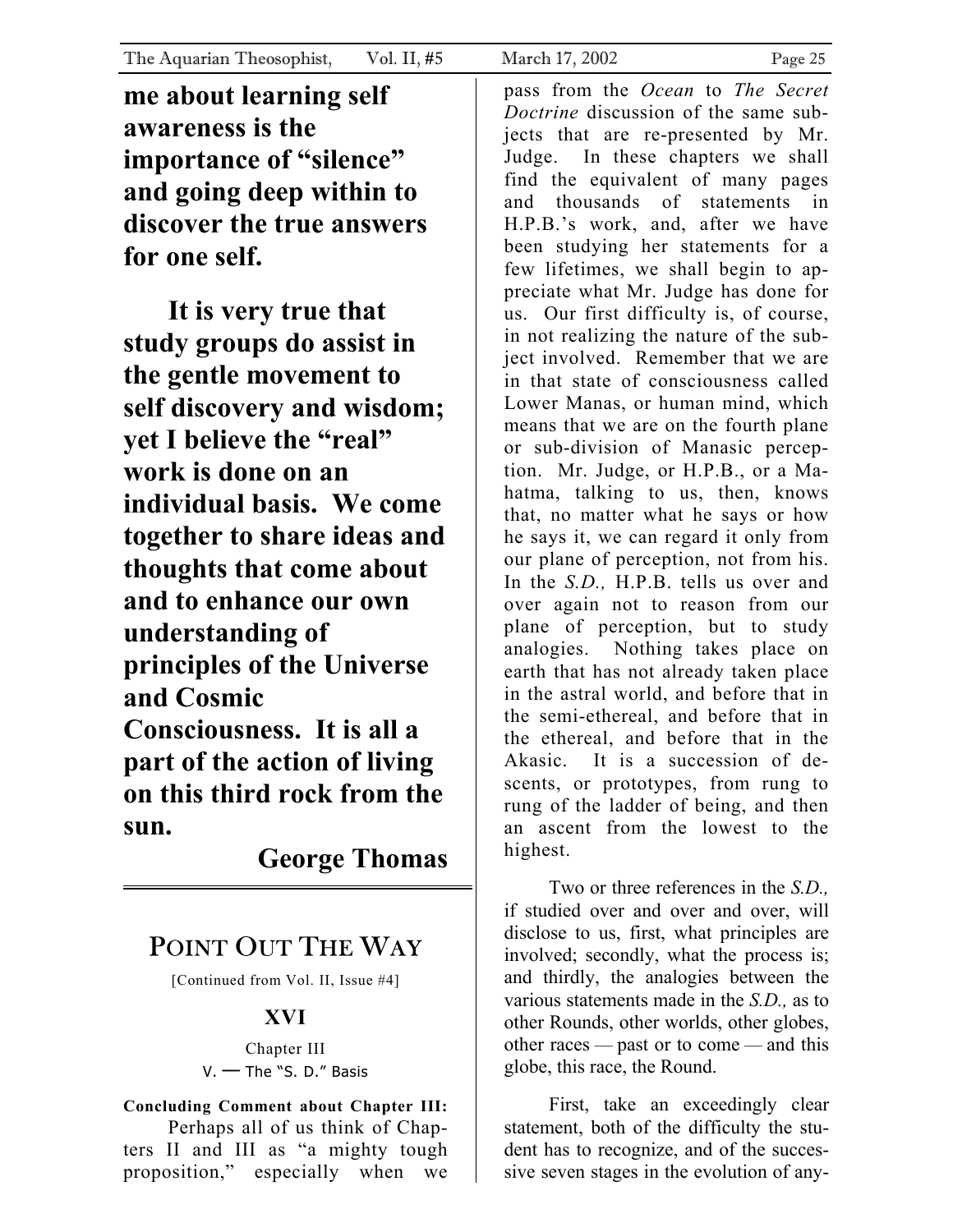thing, whether it is a solar system, an ant, or an atom. That will be found from the bottom of p. 20, to the bottom of p. 22, in the first volume of the *S.D.* The more that is studied, the more every word and phrase are weighed, the more will begin to clear up for our minds. When that portion is well digested, we may turn and read from the bottom of p. 258 to the bottom of p. 160, in the first volume; the same matter is gone over again from the stand-point of the evolution of our chain and our minds. Then, if we turn and read from p. 170 to p. 173, again in the first volume, we shall see illustrated and carefully explained how, at the death of an old chain, its successive energies are passed to cosmic dust and form the beginning of a new solar system, or chain of globes, or whatnot. Next, p. 176, Volume I, should be very carefully read, for it gives much more on the evolution of the planetary chain than we have dreamed of, although all that is sketched is called merely the seven preliminary or preparatory steps. It is a descent from the plane of undifferentiated cosmic matter, or spirit — whichever word you choose to use — to the bottom of the valley of matter, and then it is a renascent to the original condition of Spirit-matter.

Now H.P.B. says that the successsive states of that descent are: first, three elemental or elementary stages whether regarded cosmically or with reference to the birth of a human child, a solar system, or a world, or anything else; second, a stage of concretion or crystallization, a freezing together — the mineral kingdom as applied to our earth; and then, the three further stages of vegetable, animal and human. Here are the seven stages from the highest to the lowest, seven *preliminary* stages from the undifferentiated Laya point through three elemental stages, or worlds, or steps, to the mineral kingdom; those three and the mineral make four; three more stages

which we see only as vegetable, animal and human. Remember, moreover, that every one of those seven represent *physical* evolution. The human being is a physical product. The human being prior to 18 million years ago, the mindless man or the Lunar Pitri, or the human stage spoken of, means a perfected being in *matter*. In the sense of a selfconscious spiritual being, there never was any man on this planetary chain, or in this round, or on this globe, until 18 million years ago. Hundreds upon hundreds of billions of years have elapsed, but, so far as the seven classes of Monads under the sway of Karmic Law are concerned, intellectual evolution — which is what we are involved in — never began till 18 million years ago. Why **then,** is another story. We should need another evening to take that up.

At the bottom of p. 176, Volume I, and the top of p. 177, H.P.B. states what the process is in one sentence: It is a descent from spirit to matter equivalent to a corresponding ascent in "physical evolution;" that is the end of the preliminary or physical stage. Then a reascent from the human stage to the *status quo ante* — that is, to the highest state, plus all that has been gained. She recurs to that again, and gives a wonderful picture of the Rounds, and of the everlasting repetition of the process, on pp. 231 and 232, in the first volume.

Another reference belongs with these. It comes on p. 514, first volume, where H.P.B. tells us what matter is, from the stand-point of Occultism, not from our stand-point. She says that matter, to the Occultist, is that collectivity of existence which is manifest under the sway of Karmic Law. Matter, to the Occultist, is that collectivity of manifested existences capable of transition on any of the planes of cosmos — that is, on any plane whatever, the highest as the lowest. We see objects and beings; that which we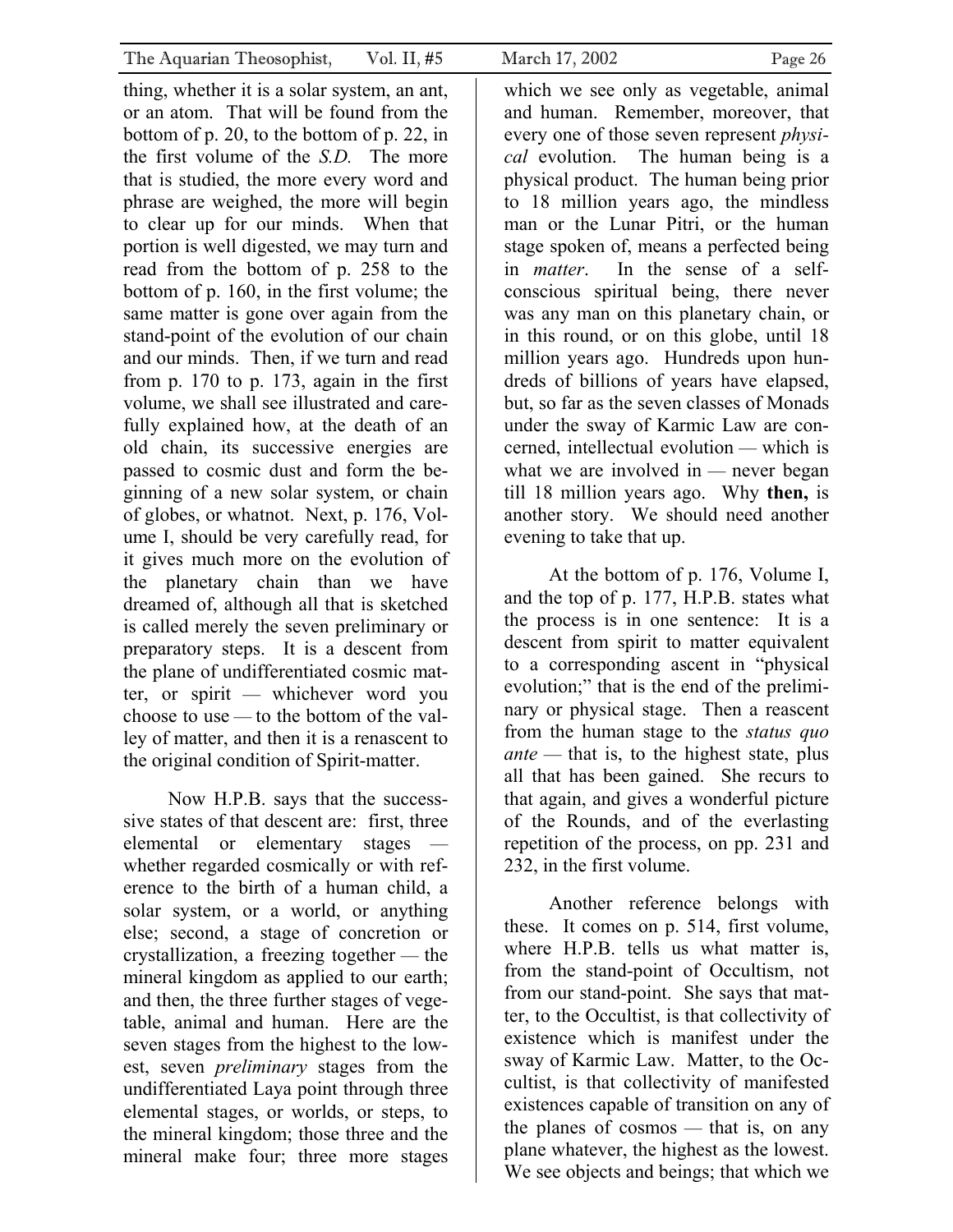see is manifest; they are objective; therefore, they are matter on that plane.

**Question:** How does that harmonize with the statement of Mr. Judge, p. 15, that matter is invisible?

**Answer:** It is invisible to us. Matter is always invisible to matter, but he does not say matter is invisible to a Mahatma on the highest plane. Study pp. 45 and 67, and p. 116, footnote, in the *S.D.,* first volume; and then look at the very first sentence on p. 289, in the same volume. The initial existence in the twilight of a Maha-Manvantara is a conscious spiritual quality." It is a substance to our spiritual sight, but it cannot be called so by men in their waking state, who look through it; in other words, it is absolutely invisible to them; they name it God-Spirit.

Now the other reference is on the subject of Spirit and matter. We all remember, yet we forget, the statement of the First Fundamental. The very first statement is that Spirit and matter are not to be regarded as independent realities; they are but the opposite poles, the two phases, or aspects, of One Reality. Turn in the *Secret Doctrine* to p. 633, first volume, at the end of the first paragraph. H.P.B. says that Spirit is matter on the seventh plane; that is, if you take what we call matter — it is Spirit. Spirit means the highest. Then she goest on to say that Spirit at the lowest point of its cyclic activity is matter. All of what we call matter was once Spirit. This only means that what is now in the lowest state or stage was once in the highest stage, and what is in the highest stage will sooner or later go to the lowest stage. It will go there awake, asleep, or dreaming.

Remember that a Mahatma cannot escape reincarnation any more than we can. Look at p. 639, first volume. She says that not even a Buddha or a Christ

can escape reincarnation. What is the difference? Why, He knows what He is doing; His motives are different from ours; His knowledge is different from ours. He is awake. He is here for the good of those who think this plane is real. H.P.B., after stating that matter on the seventh plane is Spirit, and that Spirit at the lowest point of its cyclic activity is matter, declares that both are Maya. They are the illusions created before their own eyes by the seven classes of Monads.

#### [TO BE CONTINUED]



It is that Ego, that "Causal Body," which overshadows every personality Karma forces it to incarnate into; and this Ego which is held responsible for all the sins committed through, and in, every new body or personality — the evanescent masks which hide the true Individual through the long series of rebirths.

**ENQUIRER.** But is this just? Why should this Ego receive punishment as the result of deeds which it has forgotten?

**THEOSOPHIST.** It has not forgotten them; it knows and remembers its misdeeds as well as you remember what you have done yesterday. Is it because the memory of that bundle of physical compounds called "body" does not recollect what its predecessor (the personality *that was)* did, that you imagine that the real Ego has forgotten them? As well say it is unjust that the **new boots** on the feet of a boy, who is flogged for stealing apples, should be punished for that which they know nothing of.

**ENQUIRER.** But are there no modes of communication between the Spiritual and human consciousness or memory?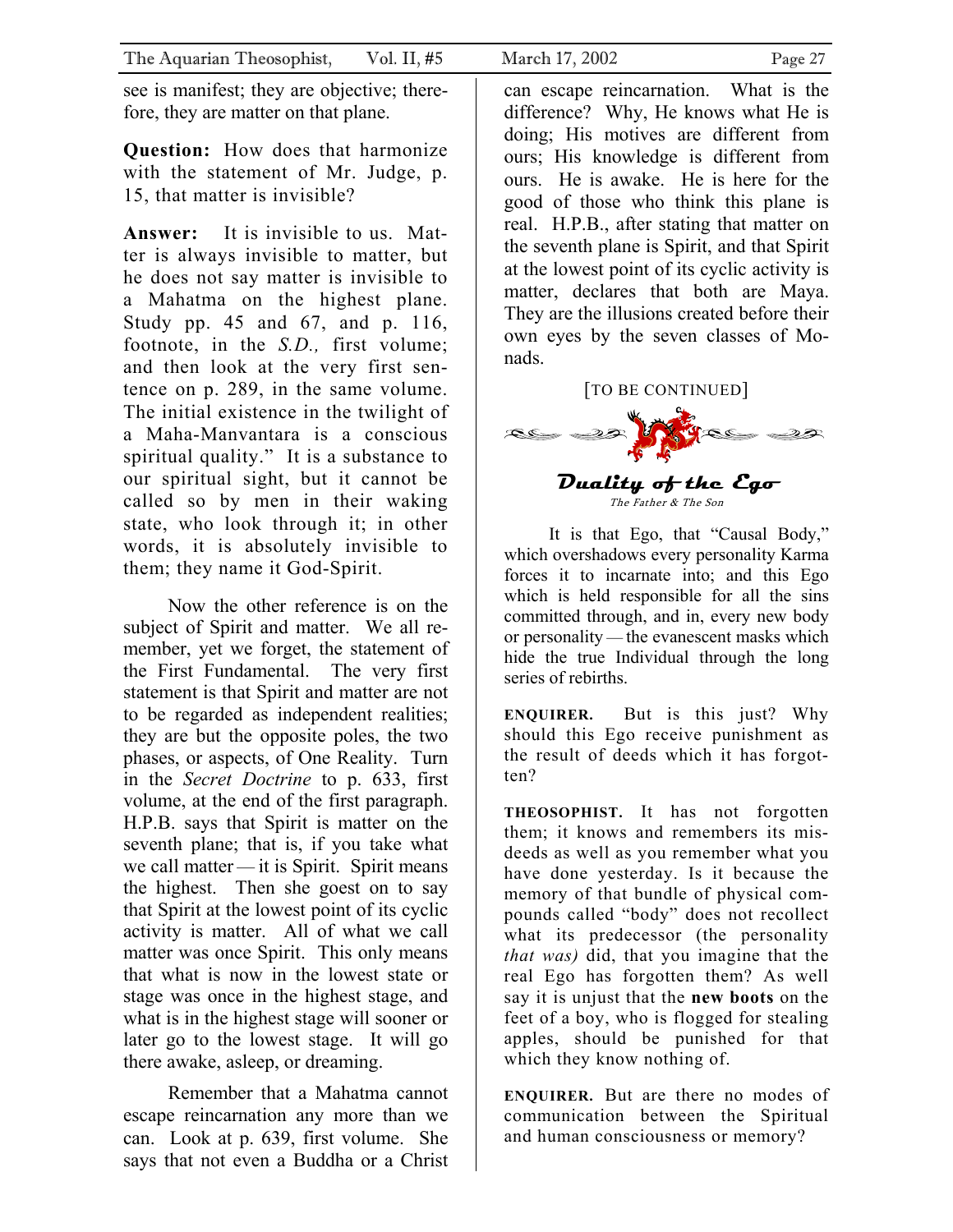**THEOSOPHIST:** Of course there are; but they have never been recognised by your scientific modern psychologists. To what do you attribute intuition, the "voice of the conscience," premonitions, vague undefined reminiscences, etc., etc. (*Key to Theosophy, Sec. viii*)

The eternal questions The eternal<br>Who am 1?<br>why am 1 h The etern 1?<br>Who am 1 here?<br>Why am 1 here?<br>What is life's purf Who am I here?<br>Why am I here?<br>What is life's purpose?

The study of Theosophy helps in providing rational and logical answers to questions such as:

- the meaning and *origin* of the world's faiths
- the existence of evil, sorrow and suffering
- the inequities of social condition, the contrasts between wealth and poverty, culture and ignorance, vice and virtue
- the possession by some individuals of psychic powers and the real nature of psychic phenomena
- consciousness and after death states

#### **What is Theosophy?**

Theosophy, or the Wisdom-Religion, has existed from time immemorial. It offers a theory of nature and man which is founded upon past knowledge acquired by the Sages of the past. It has been expressed in different ages by such great teachers as Krishna and Buddha in the East, by Pythagoras, Plato and Jesus in the West.

Theosophy is not a "Belief," for "Belief" may be changed; but being knowledge it is not dependent on dogma or revelation. Theosophists do not demand acceptance of Theosophy; they point to its principles and their application. The object of Theosophy is to teach us what we truly are, through showing us the necessity of knowing for ourselves, and becoming *our own* authority.

#### **IDEALS**

Theosophy invites neither belief nor denial, but investigation. It is an outlook for those who believe in the inalienable spiritual potentiality of all mankind, and who sense the futility of both scientific scepticism and sectarian religion**.**

Theosophy should appeal to those who look for an explanation, and therefore a hope of reduction in human hatred, in the incessant conflicts born of fear and ignorance among men and nations, and who, if they can, find a practical philosophy of the soul – a way of thinking and acting that will *slowly but surely* change the world.

#### **Ancient Wisdom & Modern Times**

The scope and bearing of *philosophy itself* are hardly yet appreciated by modern thought, because of its materialistic tendency. A complete science of metaphysics and a complete philosophy of science are not yet conceived of as possible; hence the 'ancient wisdom' by its vastness has escaped much modern recognition.

It is inconceivable to us that the authors of ancient wisdom have spoken from at least two whole planes of conscious experience beyond that of our every day 'sense perception', and yet such is the fact; and why should the modern advocate of evolution be staggered by such a disclosure?

#### Masters of Wisdom

The Masters, being called Mahatmas or '*great souls'* on account of their high spiritual development, are philanthropists to mankind. They protect and assist man by teaching beneficent ideals which replace ignorance and fear with knowledge and compassion.

#### **Religion, Philosophy and Science**

'The Secret Doctrine', given out to H.P.Blavatsky by the Masters, contains a wealth of knowledge on cosmic, planetary, and human evolution, as well as on science, religion, and mythology.

#### **The Mysteries of Nature**

From the earliest times man has sought to investigate the unexplained Laws of Nature – from the teachings of Eastern Sages to the Alexandrian mystery schools. Theosophy is the key which explains psychic and 'supernatural' powers in man common to these traditions.

#### **Reincarnation and Karma**

These twin doctrines provide a rational explanation for the conditions and trials of life and a basis for the idea of justice in the world.

#### **Consciousness and after Death States**

Man has a sevenfold constitution, each part having its own consciousness. At death the lower parts, making up our personality, dies and disintegrates,